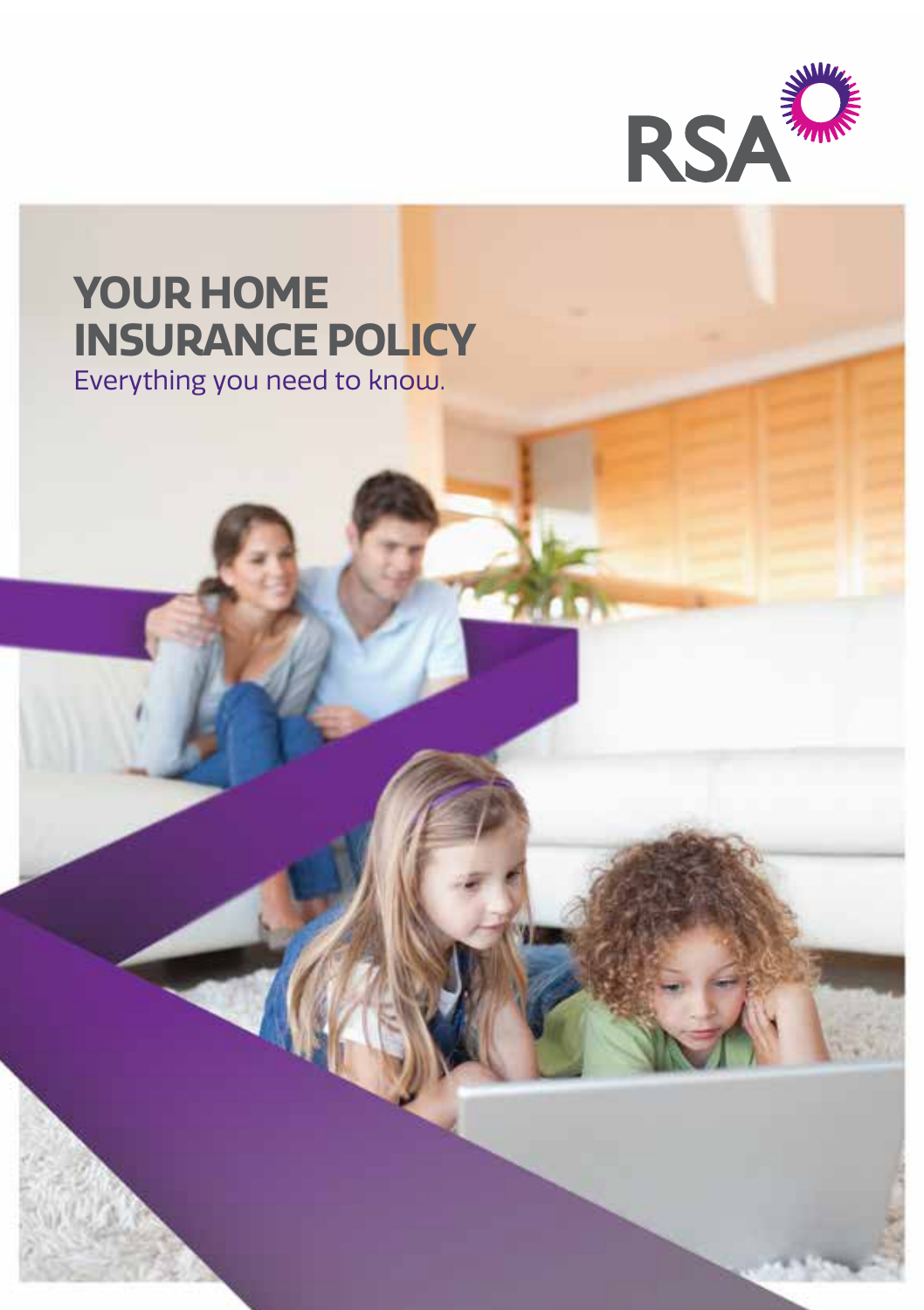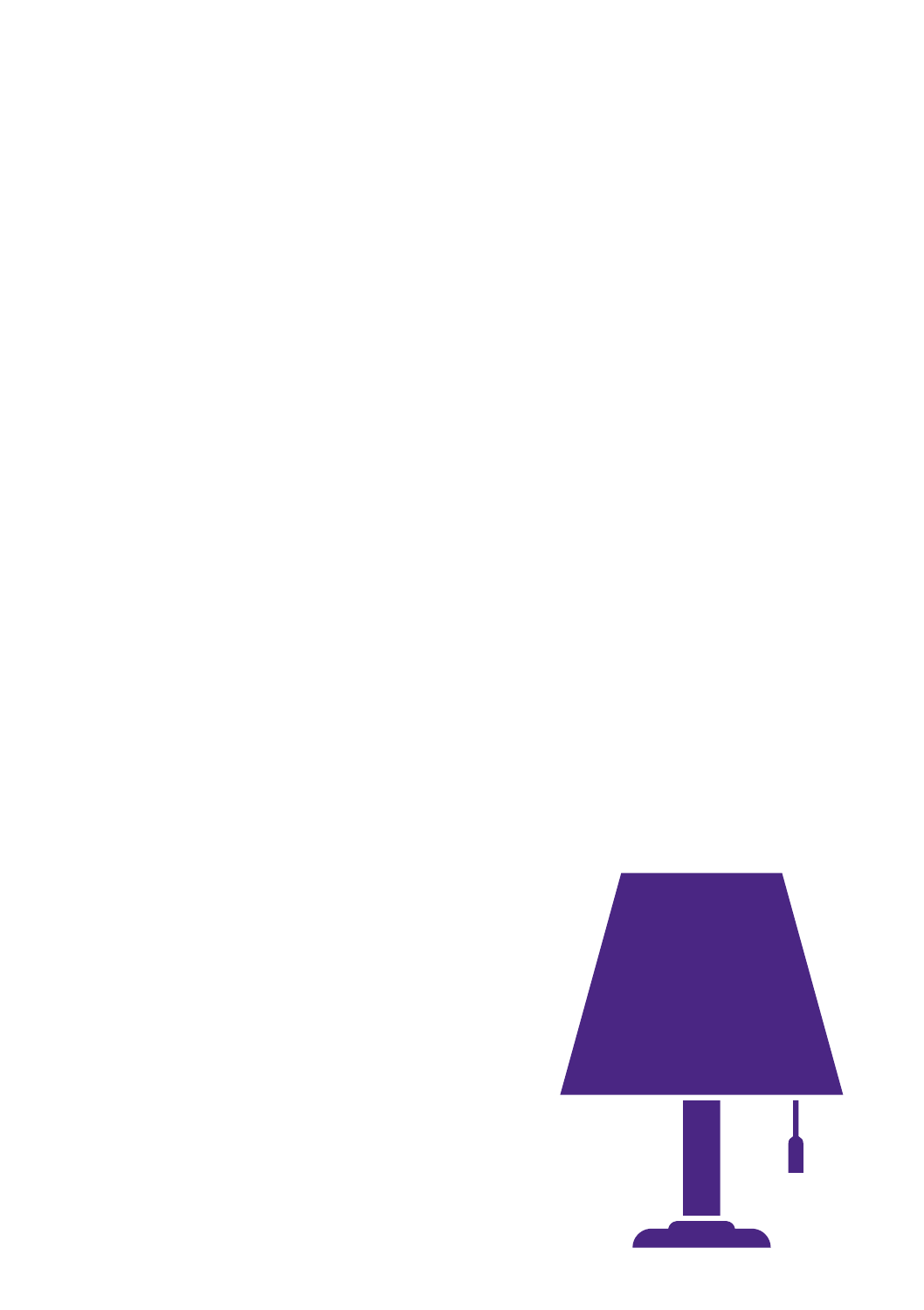## SECTION GUIDE

| <b>WELCOME TO RSA</b>                                                                                                   | 4              |
|-------------------------------------------------------------------------------------------------------------------------|----------------|
| <b>YOUR HOME INSURANCE POLICY</b>                                                                                       | 5              |
| <b>GENERAL DEFINITIONS</b>                                                                                              | $\overline{7}$ |
| <b>MAKING A CLAIM</b>                                                                                                   | 9              |
| <b>COVER 1: BUILDINGS</b>                                                                                               | 11             |
| Fire, Explosion, Lightning, Earthquake                                                                                  |                |
| - Smoke                                                                                                                 |                |
| - Escape of water or oil from any fixed water or cooling<br>installation or domestic appliance                          |                |
| - Impact Damage involving an aircraft, aerial device or<br>anything falling from them, or by a vehicle, train or animal |                |
| - Falling trees or branches                                                                                             |                |
| - Falling receiving aerials and their fitting or masts                                                                  |                |
| - Riot, Civil Commotion, Strike, Labour or Political Disturbance                                                        |                |
| Malicious persons or vandals<br>$\overline{\phantom{a}}$                                                                |                |
| - Storm or Flood                                                                                                        |                |
| - Theft or Attempted Theft involving forcible and violent entry<br>to or exit from the building                         |                |
| - Accidental Damage to building                                                                                         |                |
| - Pipes and Cables                                                                                                      |                |
| - Glass and Sanitary Ware                                                                                               |                |
| - Water and Cooling Installations                                                                                       |                |
| Rent and Alternative Accommodation                                                                                      |                |
| - Cover during sale                                                                                                     |                |
| - Subsidence                                                                                                            |                |
| - Owners Liability to the Public                                                                                        |                |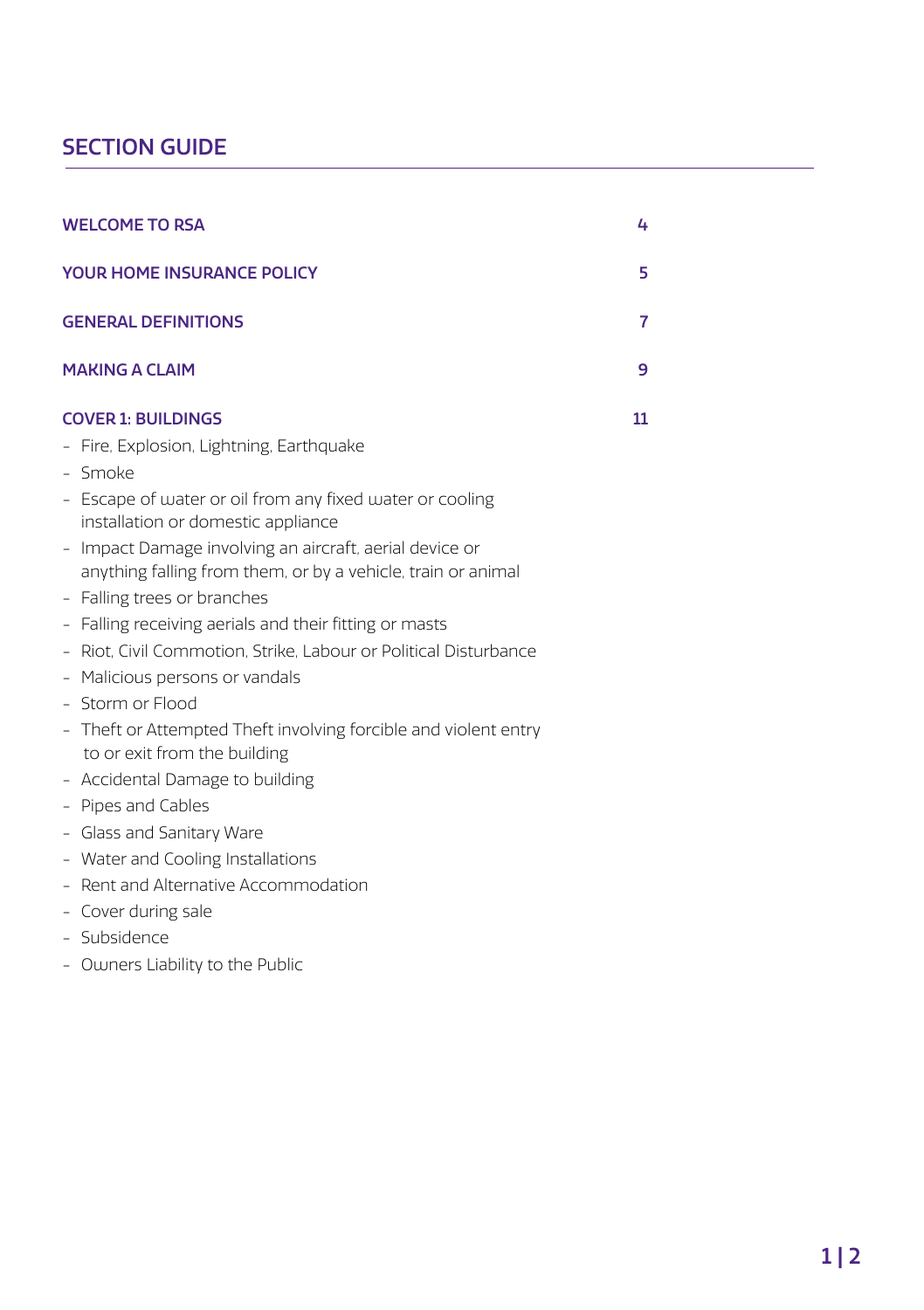### SECTION GUIDE

#### [COVER 2: CONTENTS 15](#page-15-0)

- Fire, Explosion, Lightning, Earthquake
- Smoke
- Escape of water or oil from any fixed water or cooling installation or domestic appliance
- Impact Damage involving an aircraft, aerial device or anything falling from them, or by a vehicle, train or animal
- Falling trees or branches
- Falling receiving aerials and their fitting or masts
- Riot, Civil Commotion, Strike, Labour or Political Disturbance
- Malicious persons or vandals
- Storm or Flood
- Theft or Attempted Theft involving forcible and violent entry to or exit from the building
- Accidental Damage to contents and fixtures and fittings other than landlords whilst in your home
- Loss of Money up to AED 1,000 used or held solely for private social or domestic purposes
- Deep Freezer Contents
- Mirrors and Glass
- TV's Videos Computers
- Rent and Alternative Accommodation
- Keys and locks
- Contents in the open
- Temporary Removal
- Legal Liability
- Domestic Staff Optional Cover
- Tenants Liability for damage
- Furniture in Transit
- Fatal Injury
- Visitor's Personal Effects
- Mechanical and Electrical Equipment

#### [COVER 3: PERSONAL POSSESSIONS](#page-25-0)

- Accidental loss of or damage to valuables, clothing and personal possessions
- Loss from fraudulent use by unauthorised persons of credit, cheque, bankers and cash cards issued in the UAE
- Loss of documents
- Sports Equipment
- Pedal Cycles
- Theft or Attempted Theft involving forcible and violent entry to or exit from the building

#### [POLICY CONDITIONS](#page-28-0)

#### [GENERAL EXCLUSIONS \(APPLICABLE TO THE POLICY\)](#page-32-0)

 $22$ 

25

29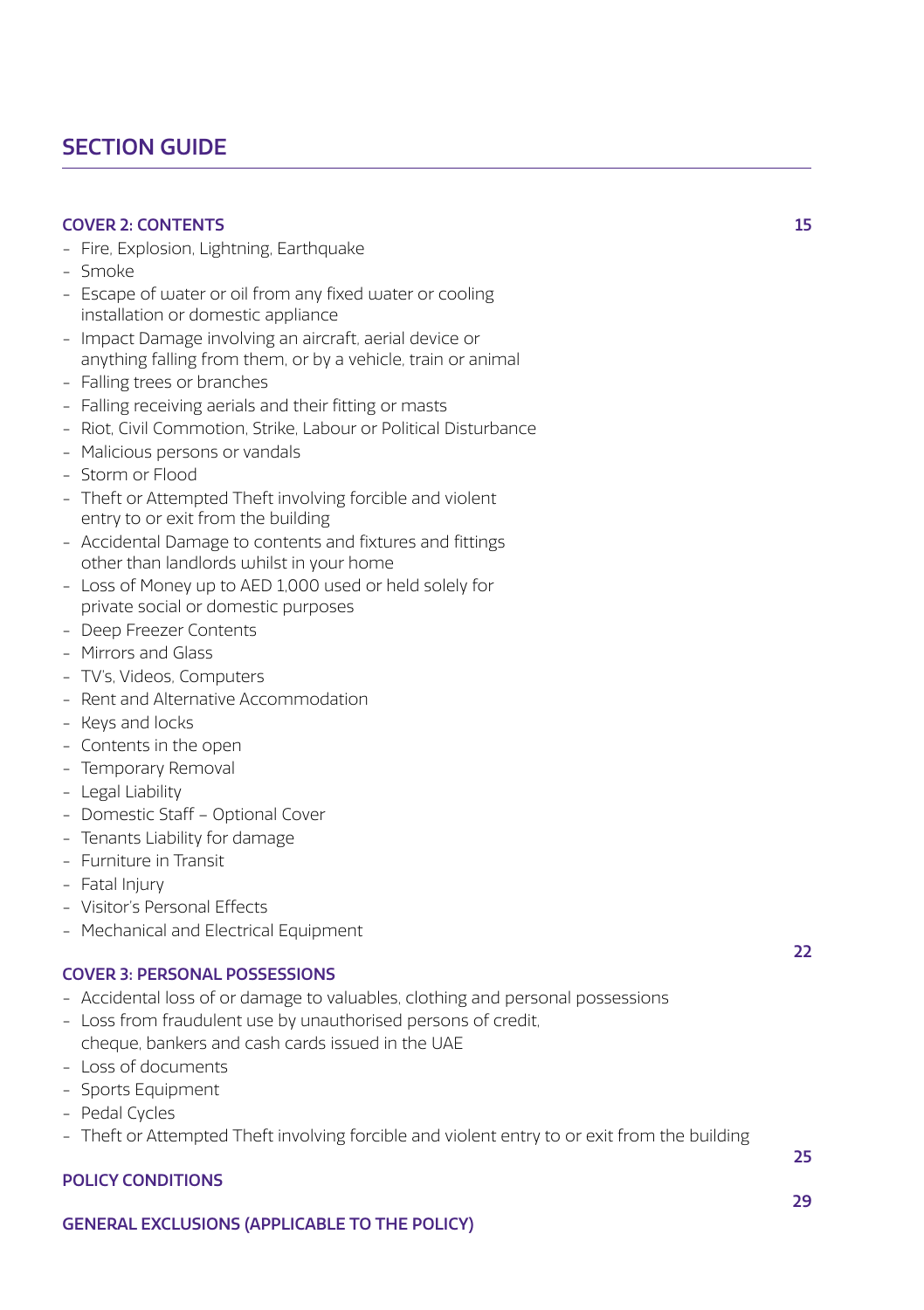<span id="page-4-0"></span>Dear Policyholder,

Thank you for choosing us to take care of your home insurance. You are now insured with one of the world's leading insurance groups that writes business in 140 countries and serves over 20 million customers worldwide. With a 300 year heritage, RSA has major operations in the UK, Scandinavia, Ireland, Canada, Asia and the Middle East.

This booklet is designed to help you check your cover and to reassure you that RSA will give you all the protection you need for the year ahead. We take pride in the claims service we offer to our customers.

This booklet gives you the details of what this policy does and does not cover. It also contains information about our help-line and how to make a claim.

If you would like to change your level of cover or have any other queries, contact your advisor:

Please take a moment to read your policy booklet and then keep it in a safe place. We would like to welcome you to RSA and wish you a safe and hassle-free year.

### The Customer Service Team

RSA UAE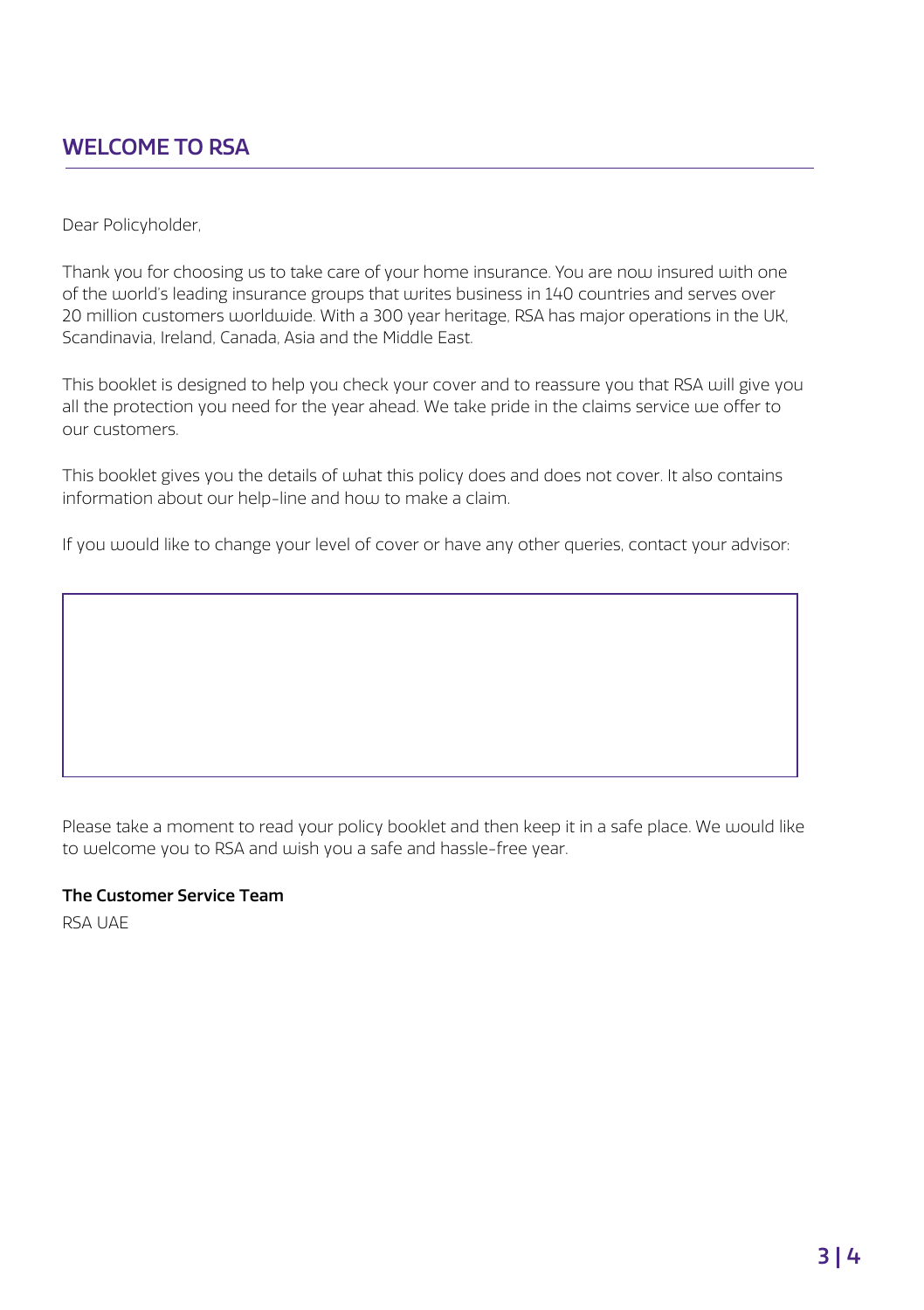<span id="page-5-0"></span>This is your RSA Home Insurance Policy. It describes the contract between you and us. In return for the premium, we will cover you during the period of insurance under the terms set out in this policy.

Your application form, this policy book, and your schedule are all part of your policy. Please read them all to avoid misunderstanding. They tell you which sections apply to your policy and describe your cover.

The declaration you signed on your application form is part of this contract. You must tell us as soon as possible of any changes to the information you have given on your application form. If you do not, your policy may not be valid.

We will not pay benefits or arrange for help if any part of your application for this insurance, or any further changes you ask to make to this policy, are deliberately fraudulent.

Please make sure that your policy is what you want. If it is not, tell us immediately. If you return it to us within 30 days we will not charge you provided you have not made a claim during the trial period.

#### CHANGES IN CIRCUMSTANCES

 cover is wide, it is not a maintenance contract and does not protect you or your household The policy provides the circumstances in which you can make a claim. Whilst the home insurance against wear, tear or deterioration. You must write to us, at the address shown on your schedule, within 14 days if your address or the sum insured specified in your Policy Schedule has changed.

#### CANCELLING YOUR POLICY

If you wish to cancel your policy for any reason deemed fit, a written notice of atleast 7 days is required by us. You will receive a pro-rata refund of the premium for any unexpired period of cover.

In the event of not receiving your premium or for any other reason deemed fit, we may cancel this policy by giving you at least 30 days notice at your last known address.

If no claim is made or will arise, we will give you a refund on your premium for any remaining period of cover subject to a small administration fee. If a claim is made or will arise, we will not give you a refund on your premium.

We reserve the right to amend premiums and policy terms, conditions, exclusions and endorsements.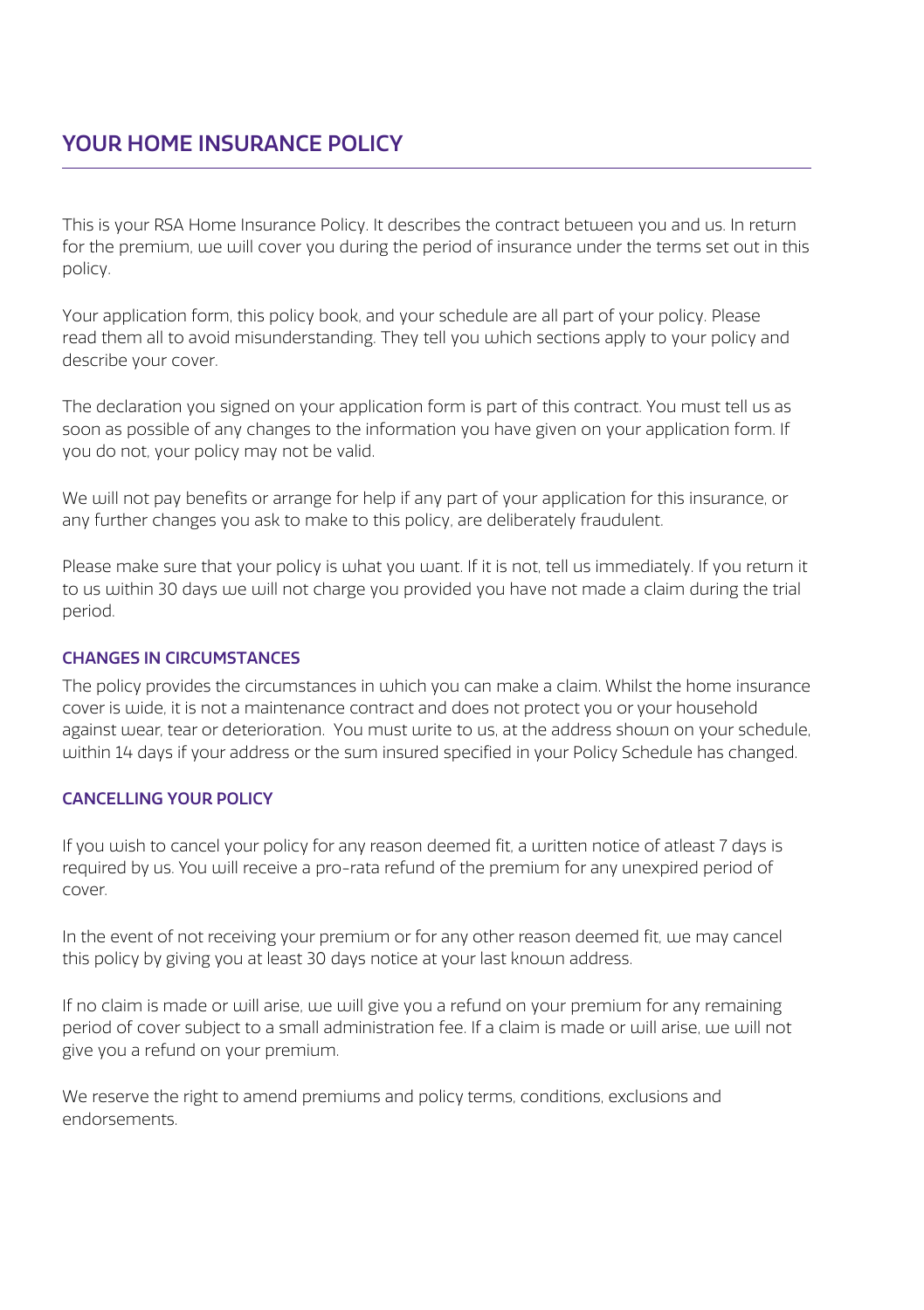### GENERAL DEFINITIONS

The words defined below will have the same meaning wherever they are shown in your policy.

ACCIDENTAL DAMAGE: Means a physical loss or damage to the property or contents. This does not include damage caused by a deliberate act of any member of your household or any other persons.

BUILDINGS: Your Home built of brick stone or concrete and roofed with incombustible material (unless otherwise stated in the Schedule) and including any domestic garages and outbuildings swimming pools, terraces, patios, drives and footpaths, walls, fences and gates and landlord's permanent fixtures and fittings situated as stated in the Schedule.

COMPANY/ WE/ US/ OUR: Royal & Sun Alliance Insurance (Middle East) BSC(c).

 and stored or located within the structure of your home. If your contents are stored elsewhere CONTENTS: Household goods and other articles in the home (or its domestic outbuilding or garages applicable to villas) owned by any member of your household including motorised domestic gardening equipment used within the boundaries of the land belonging to your home other than your home the Policy Schedule must clearly specify all the locations along with the sums insured.

Fixtures and fittings for which you are responsible as occupier.

| Valuables            | owned by   |
|----------------------|------------|
| Clothing             | any member |
| Personal Possessions | of your    |
| Money                | household  |

Visitors personal possessions not otherwise insured.

This does not include:

- (a) Caravans, boats, motor vehicles, trailers, vessels, aircraft and their respective accessories while attached
- (b) Living creatures
- (c) Money and stamps belonging to resident domestic servants
- (d) Securities, certificates other than savings certificates and documents
- (e) Property used or held for business professional purposes
- (f) Property more specifically insured by this or another policy

DOCUMENTS: Passport, Driving License, Work Permit, Residence Permit, Base Pass and Emirates ID Card.

EXCESS: The first part of a claim which you must pay. If claims are made under two or more covers for loss or damage caused by the same insured cause at the same time, only one excess (whichever is highest) will be deducted from the total amount of the agreed claim.

**FEES:** Architects, surveyors and other professional fees which you have to pay in connection with repairing or reinstating the buildings. **5 | 6** and the buildings.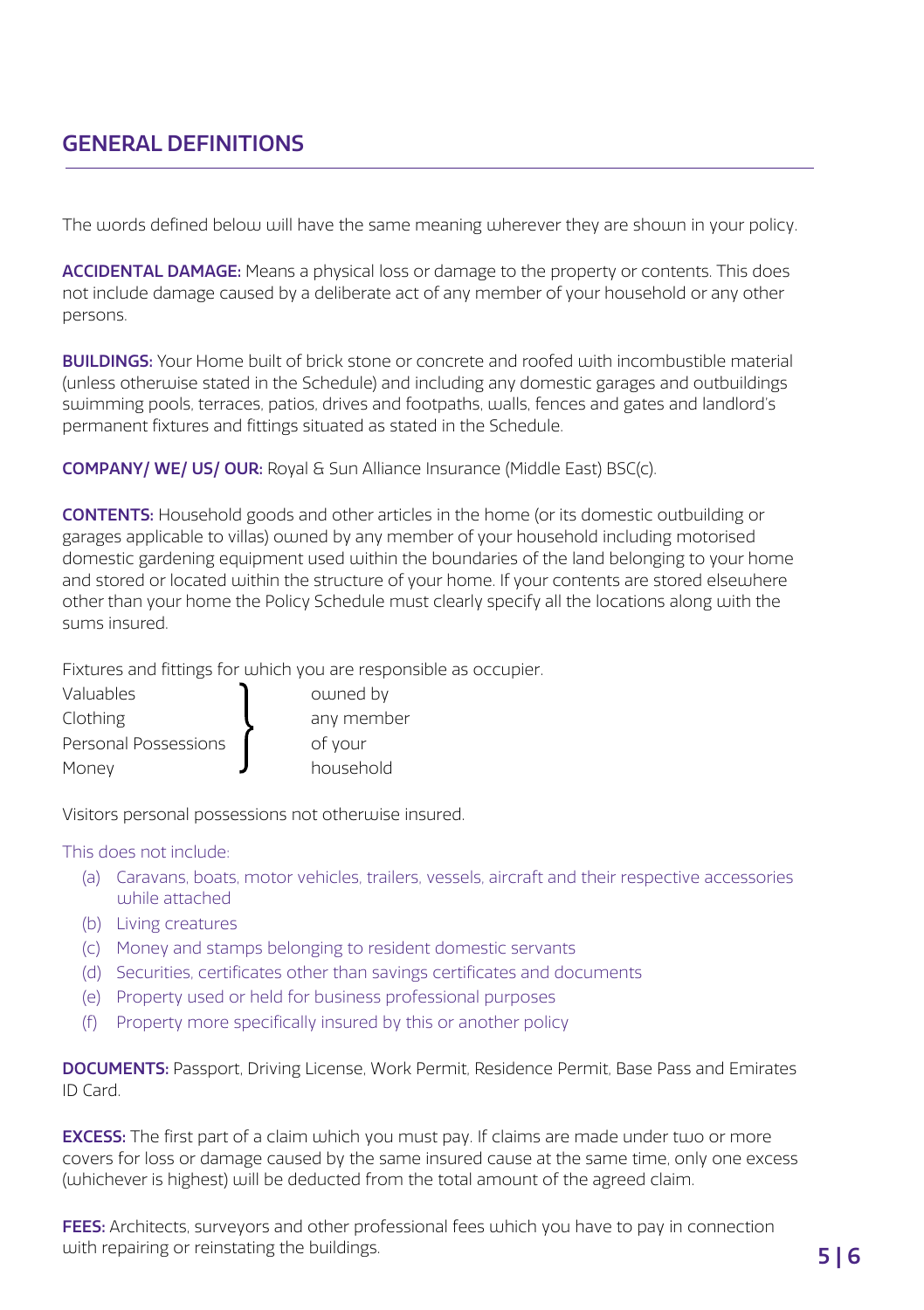### <span id="page-7-0"></span>GENERAL DEFINITIONS

This does not include costs which you have to pay to prepare a claim or those you incur without our permission.

HOME: The private house or self-contained flat at the address shown in the schedule.

HOUSEHOLD: The person(s) named in the Schedule and members of the family permanently residing with him/her, including resident domestic servants employed by you and for who you are legally responsible.

INSURED/POLICY HOLDER/YOU: The person(s) named in the Schedule and members of the family permanently residing with him/her

MONEY: Cash, bank and currency notes, cheques, money orders, postage stamps (not part of a collection) savings stamps and savings certificates travellers cheques and gift tokens - used or held solely for private, social and domestic purposes.

This does not include securities, certificates other than savings certificates and documents held for business or professional purposes.

PERSONAL POSSESSIONS: Articles (including Portable Electronic device) normally worn, used or carried about by the person in everyday life.

This does not include tools or instruments used or held for business or professional purposes.

PORTABLE ELECTRONIC DEVICE (PED): Cellular Communication Devices such as Mobile/Smart phones and pagers. Computing Devices such as laptop, notebook, tablet, hand-held, iPad, eBook and PDAs. Handheld Consoles such as games and toys. Media Players & Audio Recorders such as Mp3/Mp4 players, DVD/CD players, Audio Recorders, Audio Headsets and iPods. Photographic & Video Equipment such as camera and camcorders. Personal Timing Equipment such as watches and clocks. Personal Medical Devices & Instruments such as hearing aids, heart pacemakers, neuro stimulators and other implanted medical devices, Medical Portable Electronic Device (M-PED) such as POCs, ventilators, respirators, nebulisers or CPAP machines.

REMOVAL OF DEBRIS: Any amount we agree to pay for removing debris, demolishing, propping or shoring up parts of the buildings which have been damaged.

SINGLE ARTICLE LIMIT: Contents and Personal Possessions has a single article limit specified in the policy schedule. At the time of claim we will pay up to a maximum amount of the single article limit on any one item claimed for.

SUBSIDENCE: Downward movement of the site on which your buildings stand by a cause other than the weight of the buildings themselves.

SUM INSURED: The amount shown in the Schedule representing the maximum amount payable for any number of claims arising out of one occurrence.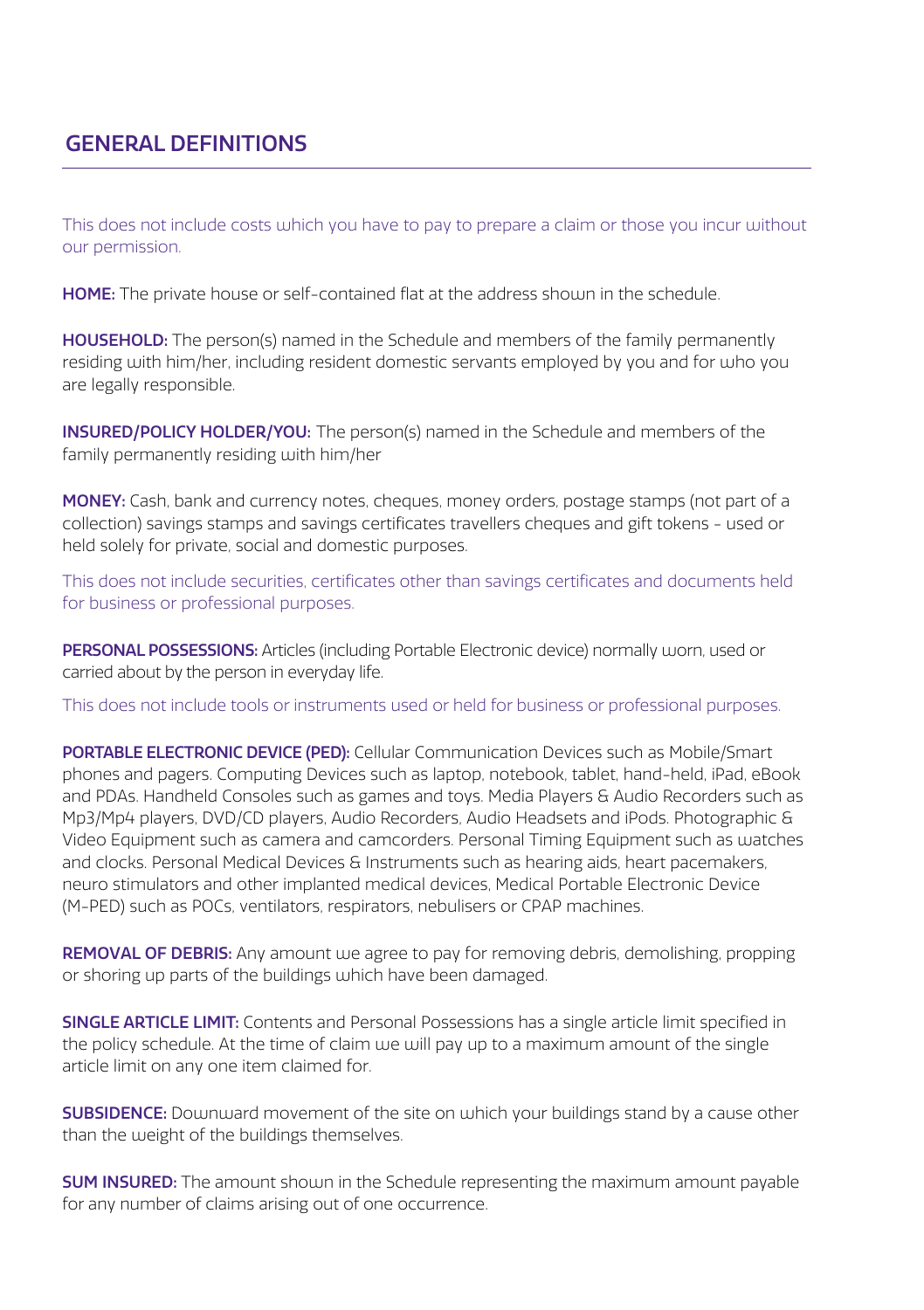### GENERAL DEFINITIONS

UNOCCUPIED: Not lived in by any member of your household or by any other person with your permission.

VALUABLES: Articles made of precious metal, jewellery, furs, pictures, work of art, collections of coins, medals or stamps.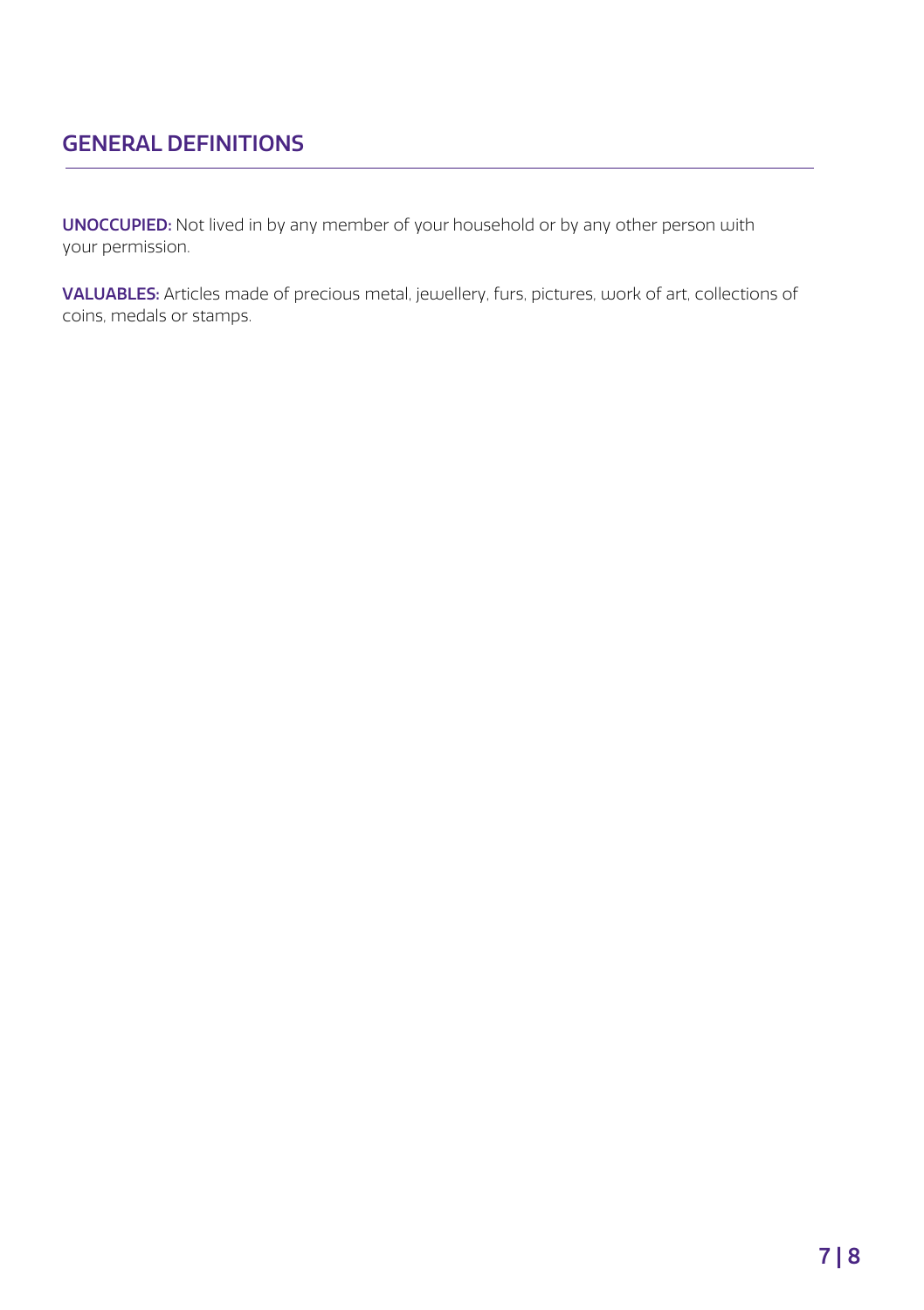### <span id="page-9-0"></span>MAKING A CLAIM

We aim to make the process of making a claim as simple as possible. All you have to do is:

- 1. Check your policy schedule and policy wording to see whether the loss or damage is covered and if any specific evidence is required.
- 2. Read the Policy Conditions and General Exclusions and follow any instructions given.
- 3. Inform the police as soon as you can if the property has been stolen and maliciously damaged or you lose a valuable item.
- 4. Contact the claims team on the numbers below, they will take as many details as possible on the phone. A claim form will be sent to you, which should be completed and returned with all the required supporting evidence to: Royal & Sun Alliance Insurance (Middle East) BSC(c), PO Box 28648, Dubai, United Arab Emirates. To view a location map, please visit [www.rsadirect.ae](http://www.rsadirect.ae)

#### Tel 04 3029835 Fax 04 3350200 Email: [homeclaims@ae.rsagroup.com](mailto:homeclaims@ae.rsagroup.com)

- 5. Whenever necessary, please arrange for emergency repairs to be carried out in order to prevent further damage to your property.
- 6. Where repairs are not immediately required, please organise two estimates wherever possible and send them to us with your claim form. Do not delay sending the claim form. The estimates can follow later.
- 7. If your claim includes damage to boilers or tanks, you must not dispose off the damaged items.
- 8. If someone is making a claim against you for any injury to them or damage to their property, you must send us full details, in writing, as soon as possible. Any letters or documents you receive should be sent to us, unanswered, without delay. It is important that we deal with the matter on your behalf.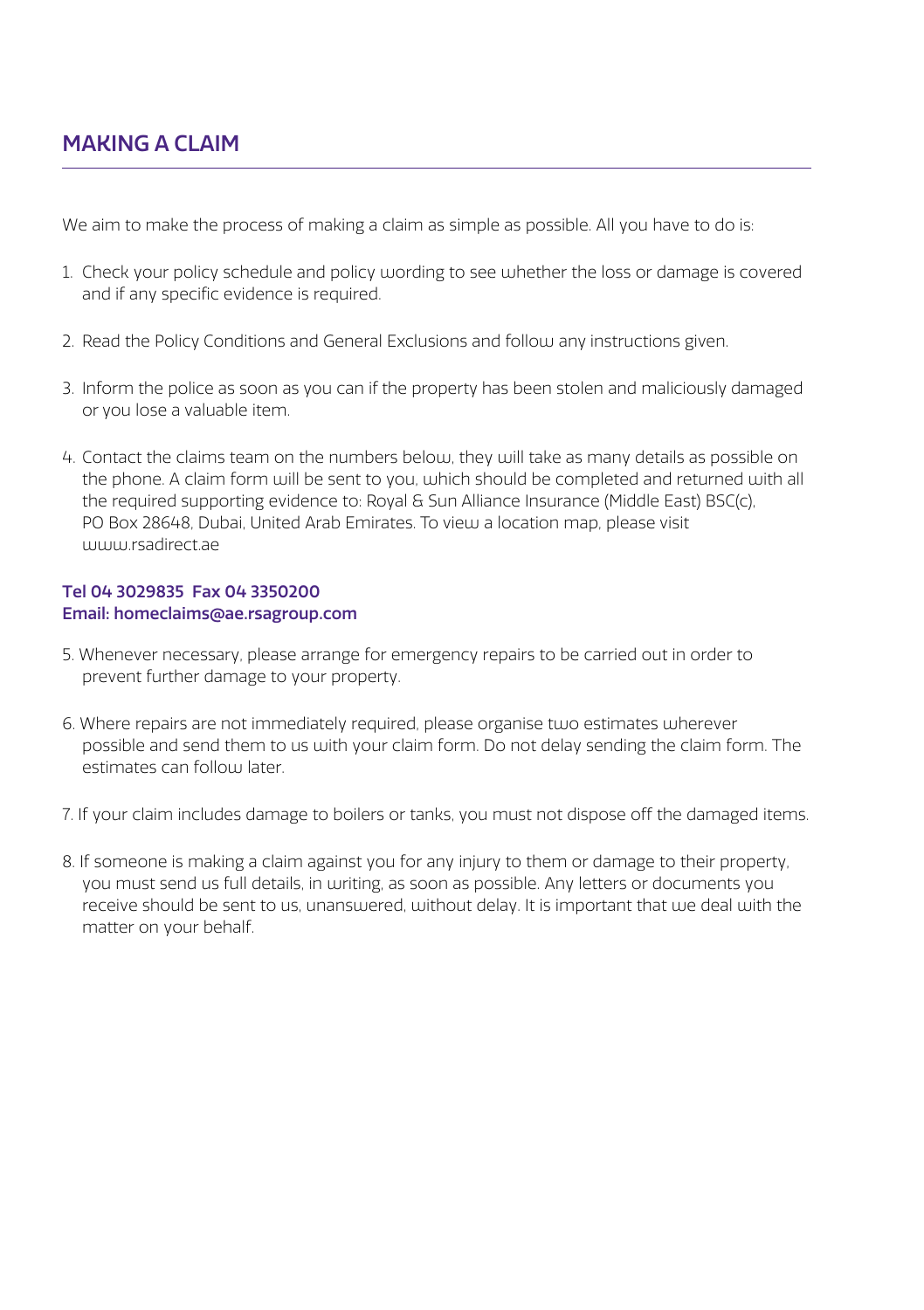### MAKING A CLAIM

#### WHAT WE WILL DO

In most cases, we are able to settle the claim on the information you have given on your claim form, when supported with the original documentation we require. Occasionally to help us agree to a quick and fair settlement of a claim, it may be necessary for us to appoint an agent. When we do, our agent will contact you as quickly as possible to arrange an appointment to discuss the claim. We will pay any fee involved.

Our claims team takes pride in its service and will do all they can to help you.



#### **No.6, Ground Floor, Office Court, Oud Metha Road, Rashid Hospital Intersection, Dubai**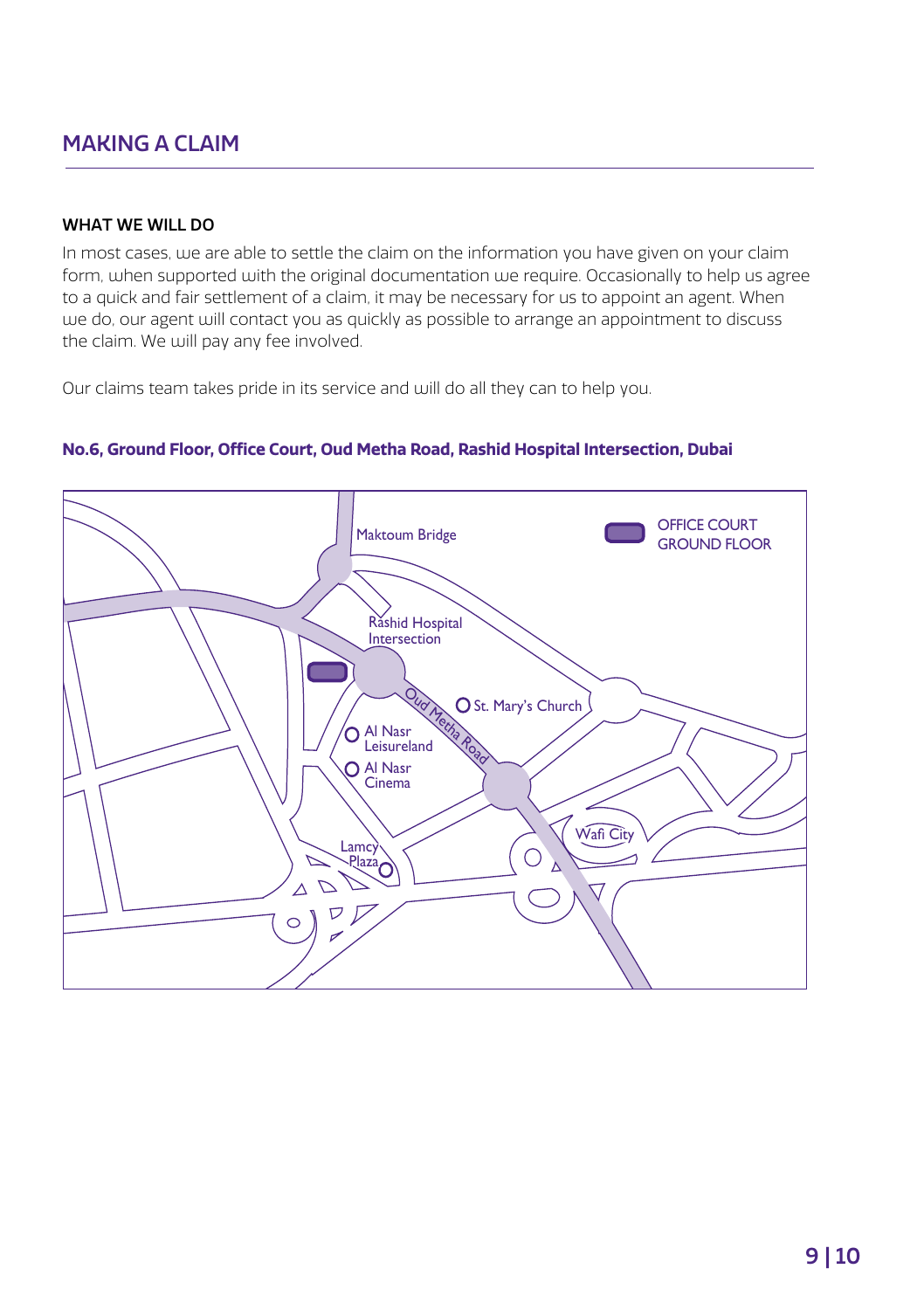#### <span id="page-11-0"></span>WHAT WE COVER

The buildings are insured against damage by the following causes:

- 1. Fire, Explosion, Lightning, Earthquake
- 2. Smoke
	- (a) Excluding damage caused by agricultural or industrial operations or any gradual process.
- 3. Escape of water or oil from any fixed water or cooling installation or domestic appliance
	- (a) Excluding damage to the component or appliance from which the water or oil escapes.
	- (b) Excluding damage occurring after your home has been unoccupied for 60 consecutive days.
- 4. Impact damage involving an aircraft, aerial device or anything falling from them, or by a vehicle, train or animal
	- (a) Excluding damage caused by insects, birds or domestic pets.

#### 5. Falling trees or branches

- (a) Excluding damage to gates, hedges, fences or tennis courts.
- 6. Falling receiving aerials and their fitting or masts
	- (a) Excluding damage to aerial, fitting or mast.
- 7. Riot, Civil Commotion, Strike, Labour or Political Disturbance
- 8. Malicious persons or vandals
	- (a) Excluding loss or damage occurring after your home has been unoccupied for 60 consecutive days.
	- (b) Excluding loss or damage caused by any employee, guests, tenant or by you or your household.
	- (c) Excluding loss or damage caused by anyone who enters your home with your consent, or the consent of your household.

#### 9. Storm or Flood

- (a) Excluding damage to gates, hedges, fences or tennis courts.
- (b) Excluding loss or damage caused by frost

#### 10. Theft or attempted theft involving forcible and violent entry to or exit from the building

- (a) Excluding loss or damage caused by you or your household.
- (b) Excluding loss or damage occurring after your home has been unoccupied for 60 consecutive days.
- (c) Excluding loss not reported to the Police.
- (d) Excluding unexplained losses or mysterious disappearance.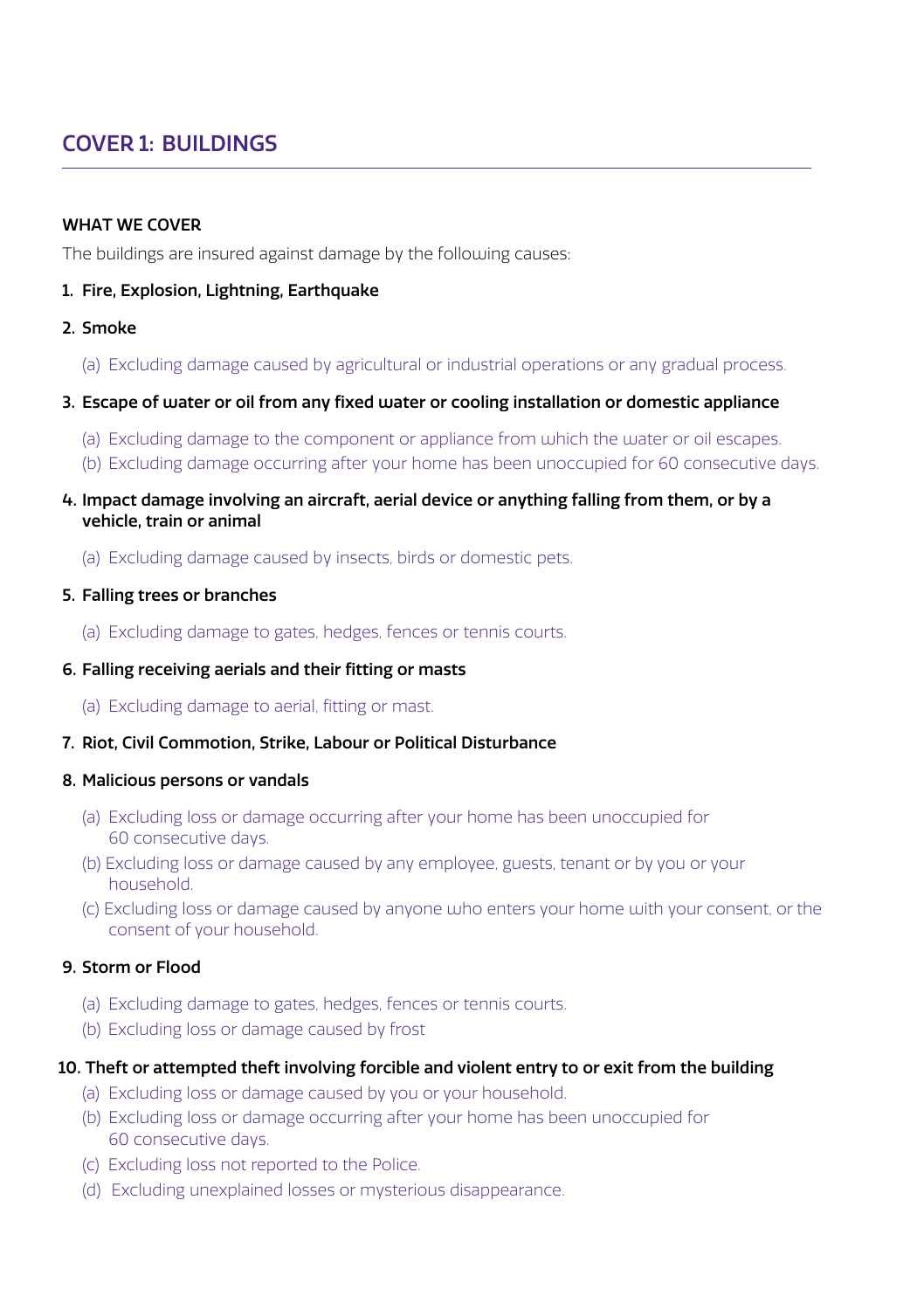#### WHAT WE COVER

#### 11. Accidental damage to building

- (a) Excluding damage whilst your home or any part of it is lent or let.
- (b) Excluding damage caused by wear and tear, settlement or shrinkage.
- (c) Excluding damage caused by wet or dry rot, frost, atmospheric or climatic conditions, vermin, insects, domestic pets,fungus or a gradually operating cause.
- (d) Excluding damage caused by faulty workmanship, defective design or the use of defective materials.
- (e) Excluding the cost of maintenance and normal redecoration.
- (f ) Excluding any loss, destruction or damage specifically excluded elsewhere in this policy.
- (g) Excluding damage caused by water entering your home through an opening made for the purpose of alterations, additions, renovations or repairs.
- (h) Excluding damage caused by scratching or denting.
- (i) Loss or damage arising from any deliberate act by you or your household or any other persons.

#### 12. Pipes and Cables

Accidental damage to those underground services supplying the buildings subject to a maximum of 10% of the building sum insured.

(a) Excluding damage which you are not legally responsible to repair.

#### 13. Glass and Sanitary Ware

 the buildings subject to a maximum of 10% of the building sum insured. Breakage of fixed glass in walls, doors and roofs including double glazed units, solar panels, ceramic hobs and washbasins, pedestals, baths, sinks, lavatory pans and other sanitary ware in

#### 14. Water and Cooling Installations

 of the building sum insured. Damage to any fixed domestic water appliance caused by freezing subject to a maximum of 10%

- (a) Excluding damage resulting from rusting corrosion or general wear and tear.
- (b) Excluding damage occurring after your home has been unoccupied for 60 consecutive days.

#### 15. Rent and Alternative Accommodation

If your home is made uninhabitable by any of the causes insured we will pay for:

- (i) The rent you should have received but have lost whilst your home is unfit to live or
- live in again. (ii) Reasonable additional cost of comparable alternative accommodation until your home is fit to
- (a) Excluding costs which you incur without our written permission.

 insured upto a maximum limit of AED 500,000 or the reinstatement of the building making it fit to We will pay up to a maximum of 12 months rent subject to a limit of 20% of the building sum live, whichever comes first.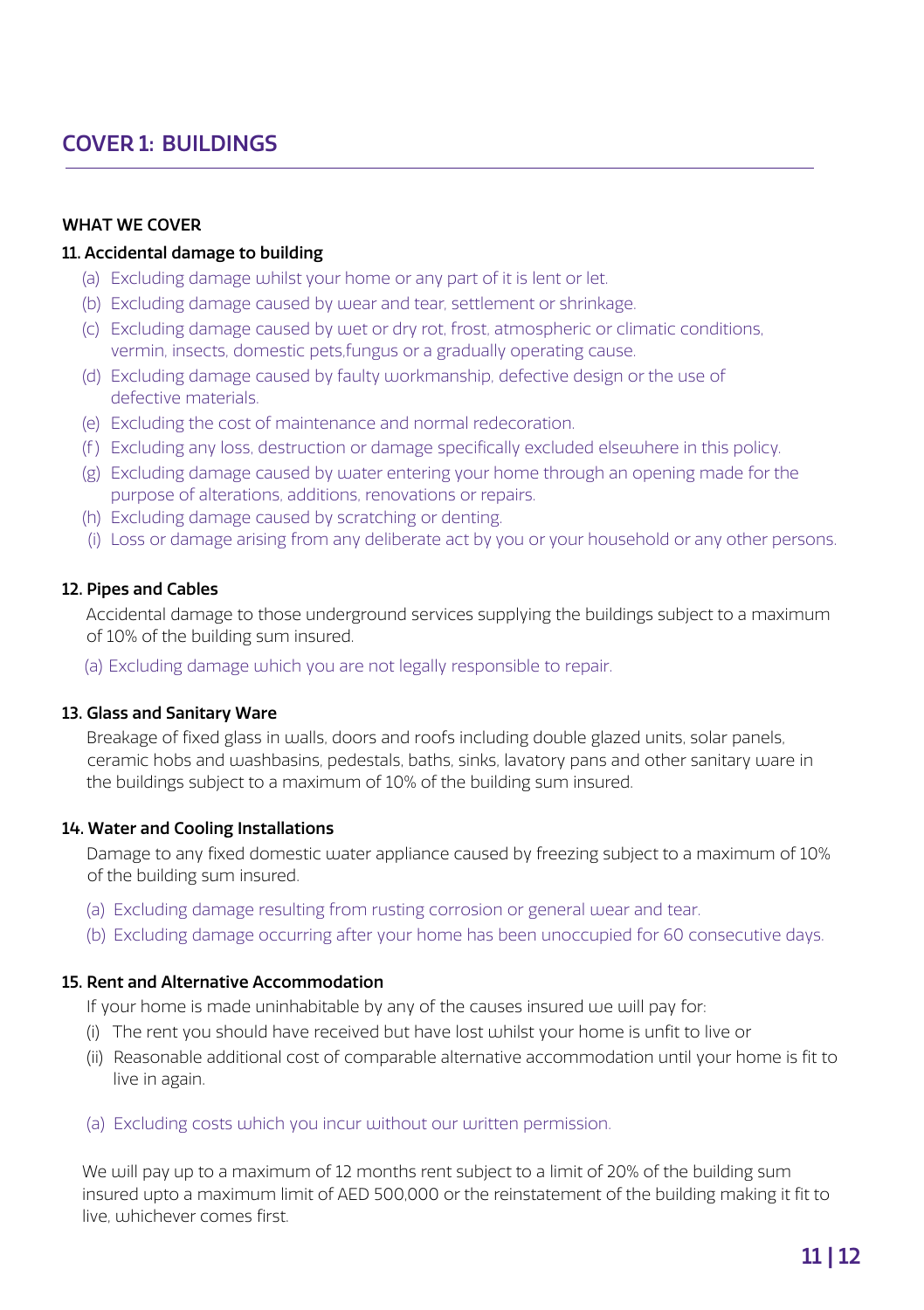#### 16. Cover During Sale

 If you contract to sell the buildings, the purchaser who completes the sale shall have the benefit of the insurance provided by this cover up to the date of completion, provided the buildings are not otherwise insured.

#### 17. Subsidence

 part of the site on which the property stands. Physical loss or damage to property insured resulting from subsidence, or ground heave of any

#### WHAT WE DO NOT COVER

- (a) The first AED 2000 of each and every loss.
- (b) Damage to yards, car parks, roads, pavements, walls, gates and fences, unless also affecting a building insured hereby.
- (c) Damage caused by or consisting of:
	- (i) The normal settlement or bedding down
	- (ii) The settlement or movement of made up ground and/or reclaimed land
	- (iii) Defective design or workmanship or the use of defective materials
	- (iv) Coastal or river erosion
	- (v) Gradually operating causes
	- (vi) Damage occurring whilst the property insured or any part thereof is in course of construction, erection or undergoing excavations, demolition, structural alteration or structural repair.
	- (vii) Damage occurring whilst any bordering third party property is in course of construction, erection or undergoing excavations and structural alterations
- (d) Damage which originated prior to inception of this cover.
- (e) The insurer's liability is limited to the building value subject to a maximum of AED 14 million per building on any one claim and in the aggregate during any one period of insurance.
- (g) Loss or damage where compensation is provided by Law.

#### 18. Owners Liability To The Public

We will indemnify you for a maximum amount up to AED 2,000,000, against liability at law for damages and claimant's costs and expenses inclusive of any other costs, expenses and legal fees incurred with our written consent, arising from

- 1. accidental bodily injury, death or disease of any person
- 2. accidental loss or damage to third party tangible property happening within the UAE during any period of insurance as owner (and not occupier) of the buildings.

We will pay all defense costs and expenses incurred with our written consent.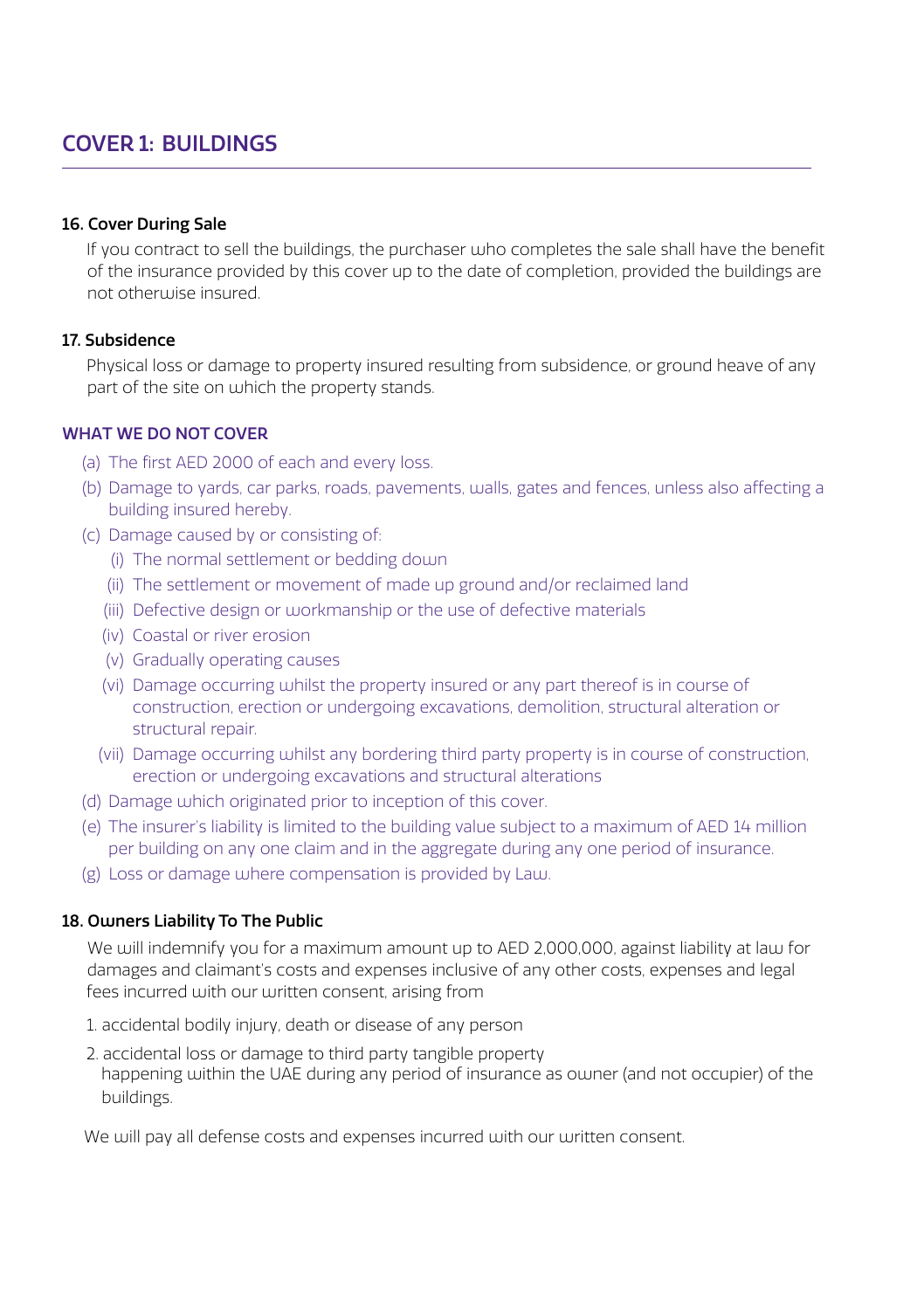#### **EXCLUSIONS**

We will not pay for liability directly or indirectly arising from

- (a) An agreement unless the liability would have existed without the agreement.
- (b) Your employment, business or profession.
- (c) Any deliberate act by you or your household.
- (d) Any liability arising from owning any land or buildings.
- (e) Any liability arising from hunting racing of any kind or any professional sporting activity
- (f) Any liability arising from owning, possessing or using by or on behalf of the Insured Person:
	- (i) any motor vehicle, including children's motor vehicles, go-karts, mechanically propelled or assisted vehicles whether licensed for road use or not (other than motorised domestic gardening equipment used within the boundaries of the land belonging to your home, pedal cycles, and pedestrian controlled vehicles models and or toys).
	- (ii) any watercraft, boat, hovercraft, wet-bike, sand yacht, aircraft, gliders, hang gliders, train, caravan.
	- (iii) Any liability which is insured by or would be insured by any other policy if this did not exist.
- (g) Excluding liability directly or indirectly arising from injury, death or disease of any member of your household.
- (h) Excluding liability directly or indirectly arising from Loss of or damage to property owned, occupied or in the custody or control of any member of your household.
- Note If you should die, your legal personal representatives will have the protection of this cover.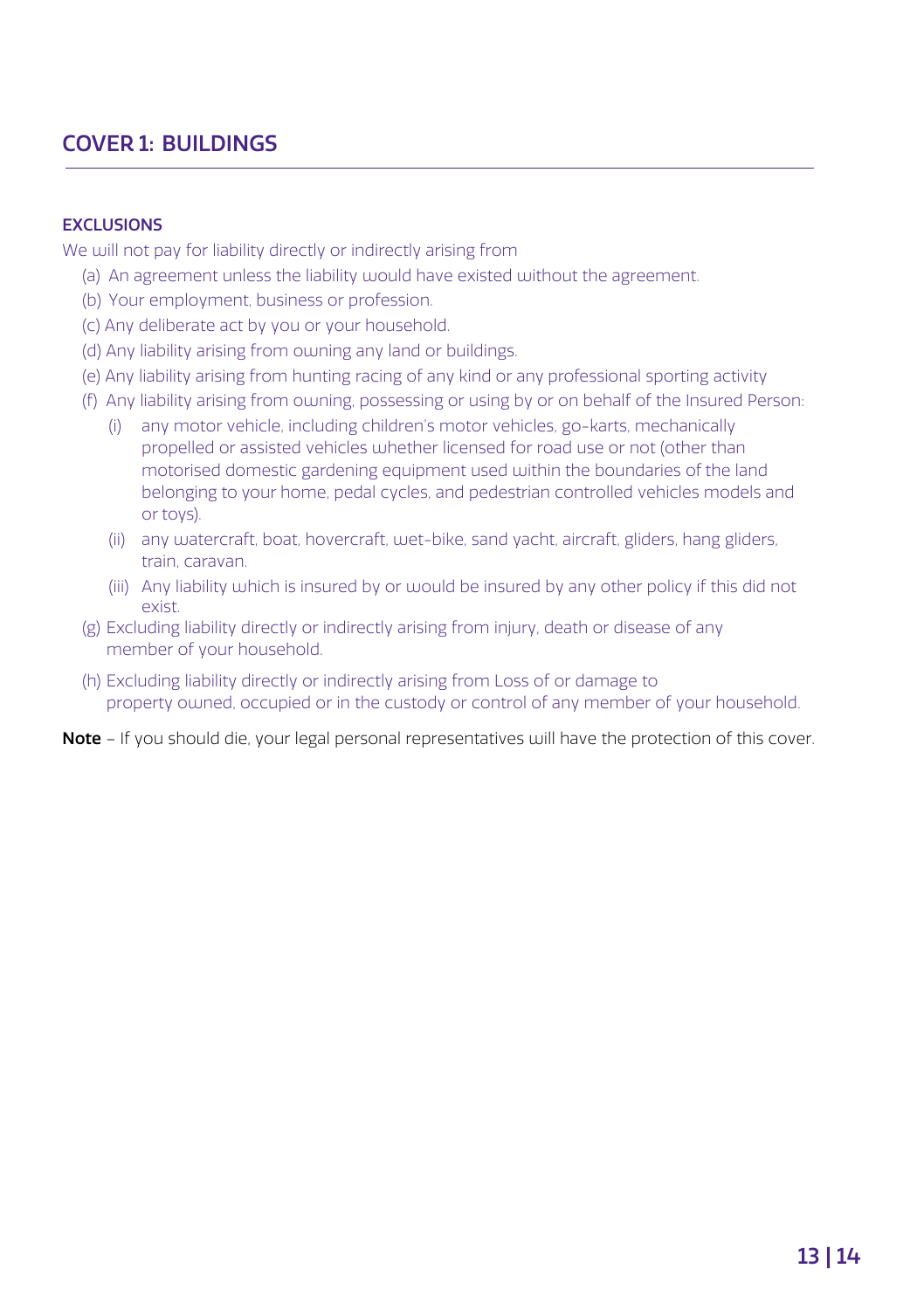#### <span id="page-15-0"></span>WHAT WE COVER

The contents are insured against loss or damage by the following causes while they are in your home or its domestic outbuildings and garages:

The maximum we will pay in relation to valuable items is 50% of the total contents sum insured unless the schedule shows an increased amount.

#### 1. Fire, Explosion, Lightning or Earthquake

#### 2. Smoke

- (a) Excluding loss or damage caused by agricultural or industrial operations or any gradual process.
- 3. Escape of water or oil from any fixed water or cooling installation or domestic appliance
	- (a) Excluding damage to the component or appliance from which the water or oil escapes.
	- (b) Excluding loss or damage occurring after your home has been unoccupied for 60 consecutive days.
- 4. Impact damage to the building involving an aircraft, aerial device or anything falling from them, or by a vehicle, train or animal
	- (a) Excluding damage caused by insects, birds or domestic pets.
- 5. Falling trees or branches
- 6. Falling receiving aerials and their fittings or masts
- 7. Riot, Civil Commotion, Strike, Labour or Political Disturbance

#### 8. Malicious persons or vandals

- (a) Excluding loss or damage occurring after your home has been unoccupied for 60 consecutive days
- (b) Excluding loss or damage caused by any employee, guests , tenant or by you or your household.
- (c) Excluding loss or damage caused by anyone who enters your home with your consent, or the consent of your household.

#### 9. Storm or flood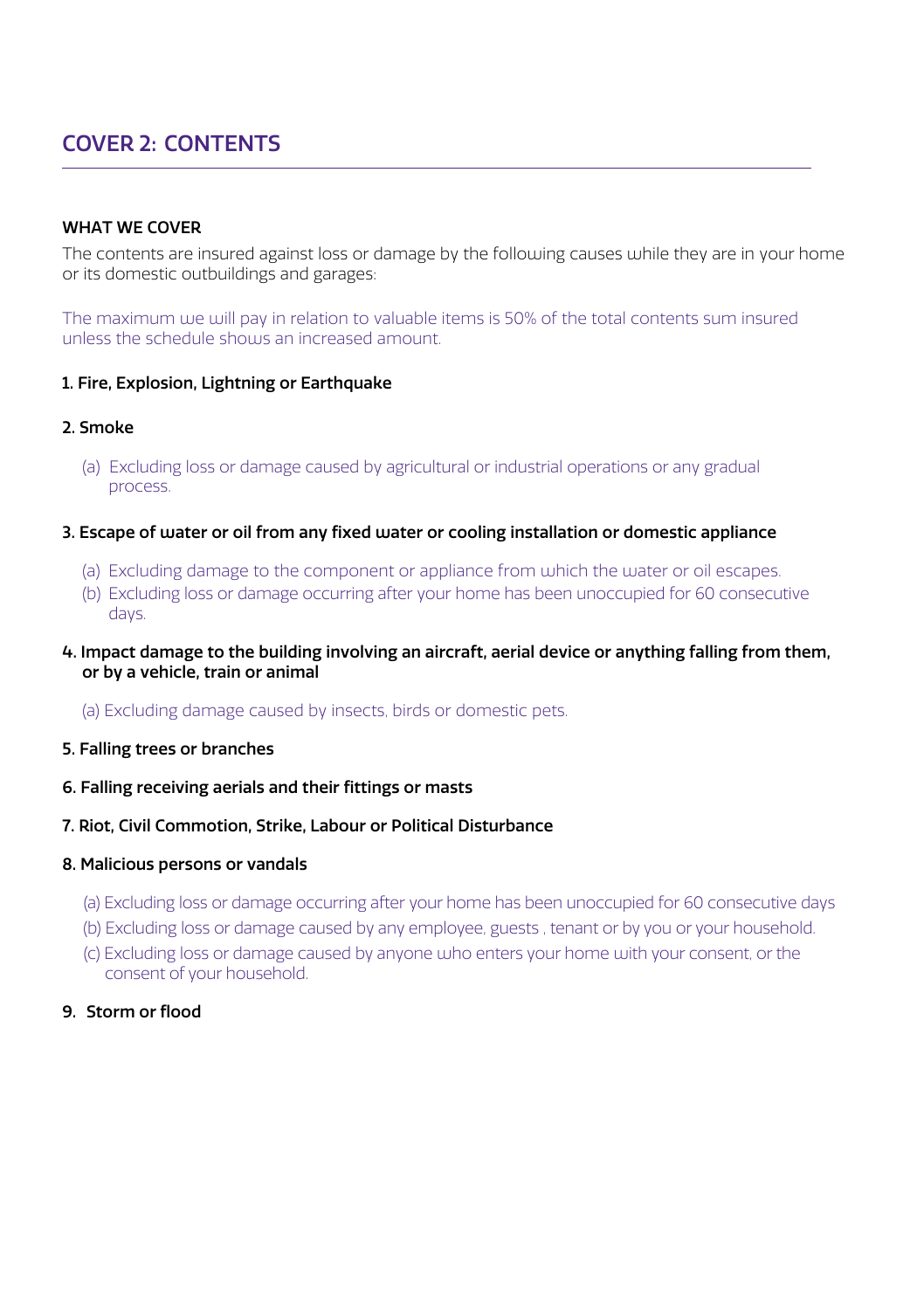#### 10. Theft or attempted theft involving forcible and violent entry to or exit from the building

#### WHAT WE DO NOT COVER

- (a) Loss by deception, unless it is only entry that is gained by deception.
- (b) Loss or damage caused by you or your household.
- (c) Loss while your home or any part of it is lent or let unless force is used to gain entry into or exit from your home or its outbuildings or garages.
- (d) Loss of money from outbuildings or garages.
- (e) Loss or damage occurring after your home has been unoccupied for 60 consecutive days
- (f) Items misplaced or lost at home including unexplained losses or mysterious disappearance
- (g) Loss not reported to the Police.

#### WHAT WE COVER

#### 11. Accidental damage to contents and fixtures and fittings other than landlords whilst in your home.

#### WHAT WE DO NOT COVER

- (a) Damage to clothing and money.
- (b) Damage whilst any part of the property is lent or let.
- (c) Damage caused by wear and tear, settlement or shrinkage.
- (d) Damage caused by wet or dry rot, frost, atmospheric or climatic conditions, vermin, insects, domestic pets, fungus or a gradually operating cause
- (e) Damage caused by faulty workmanship, defective design or the use of defective materials.
- (f) Damage caused by repairing, restoring, renovating, cleaning or dyeing.
- (g) Deterioration of food.
- (h) Damage solely caused by mechanical or electrical fault or breakdown
- (i) Any loss, destruction or damage specifically excluded elsewhere in this policy.
- (j) Damage caused by water entering your home through an opening made for the purpose of alterations, additions, renovations or repairs.
- (k) Damage caused by scratching or denting.
- (l) Loss or damage arising from any deliberate act by you or your household or any other persons.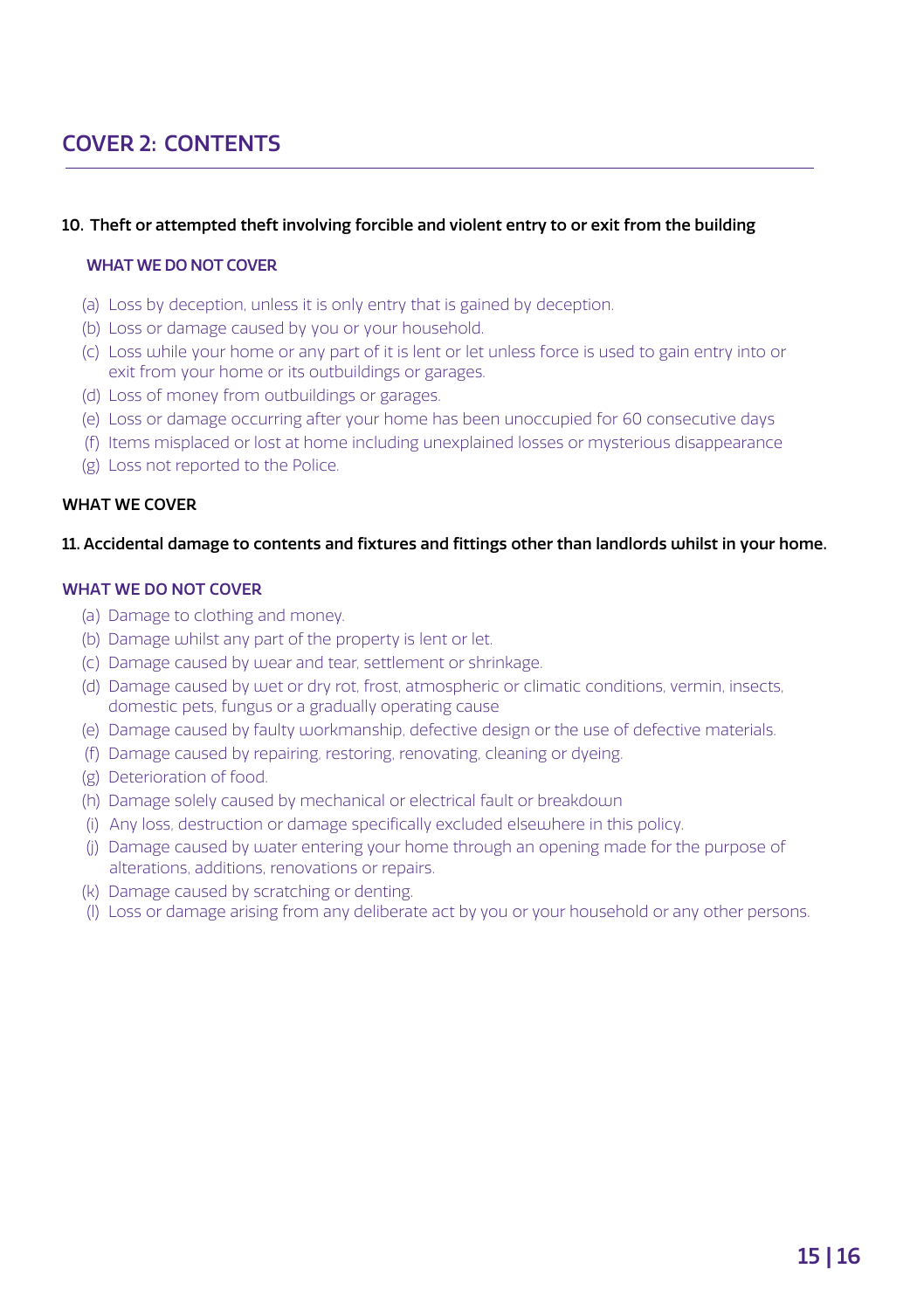#### 12. Loss of Money up to AED 1,000 used or held solely for private social or domestic purposes

- (a) Excluding securities, certificates other than savings certificates.
- (b) Excluding depreciation in value of Money.
- (c) Excluding loss of Money caused by errors or omission in payments, receipts, or book-keeping.
- (d) Excluding loss of Money not reported to the Police.
- (e) Excluding loss of Money used or held for business or professional purposes.

#### 13. Deep Freezer Contents

- Loss of or damage to food in a domestic deep freezer caused by:
- (i) A rise or fall in temperature.
- (ii) Contamination from refrigerant or refrigerant fumes.

up to a maximum amount of AED 5,000 any one claim and in the aggregate during the policy period, including loss or damage to food which has been removed from the deep freezer following an incident insured by this policy.

- (a) Excluding Loss or damage due to the deliberate act of the power supply authority or the withholding or restricting of power by the authority.
- (b) Excluding Loss or damage resulting from willful neglect by you or your household.
- (c) Excluding Loss or damage to food in your deep freezer if the compressor unit is more than 10 years old.

#### 14. Mirrors and Glass

Breakage of mirrors, glass or ceramic tops to furniture and fixed glass in furniture.

- (a) Excluding damage to light fittings.
- (b) Excluding damage occurring after your home has been unoccupied for 60 consecutive days.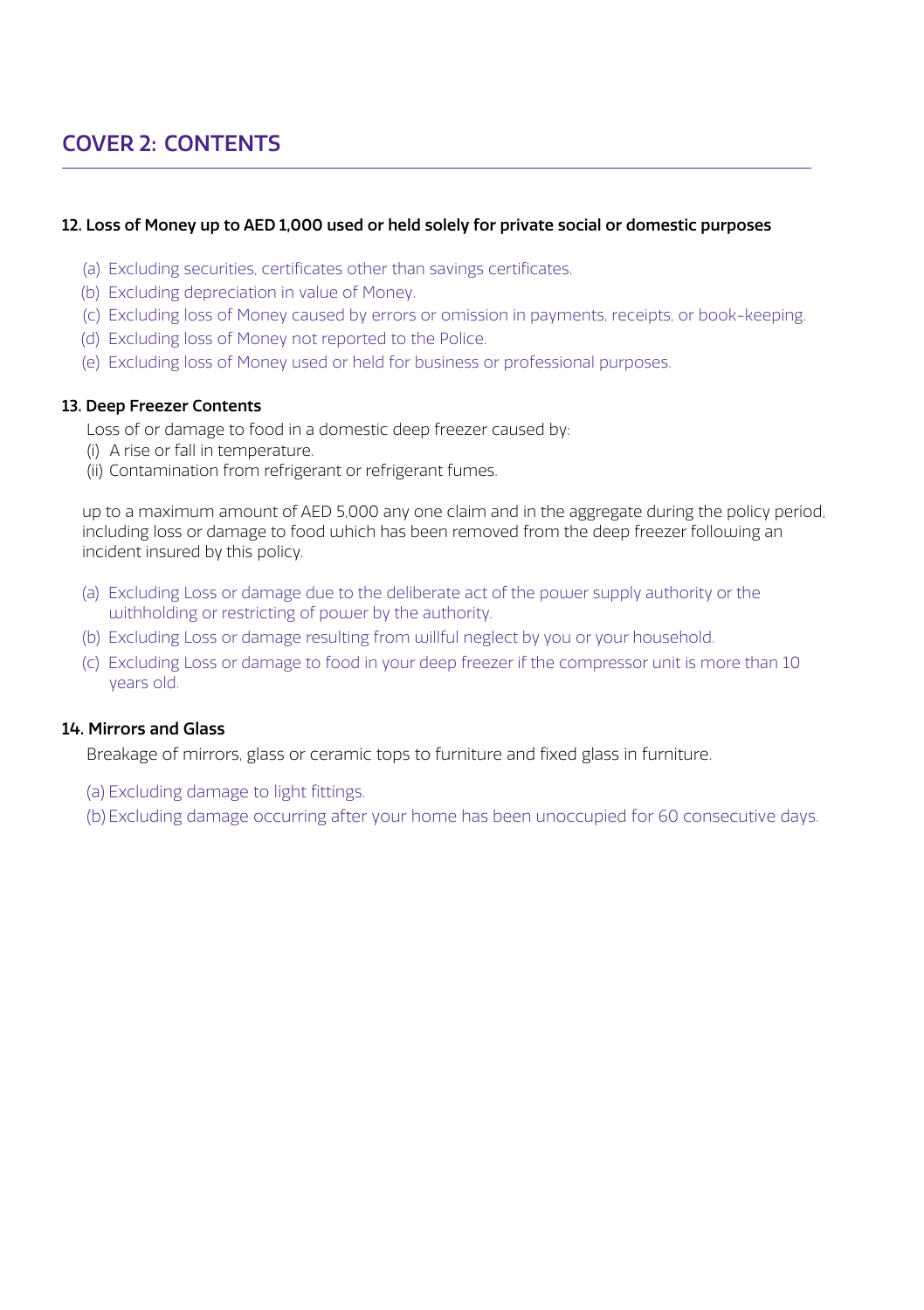#### 15. TVs, Videos, Computers

Accidental Damage to televisions video players and recorders, home computers and audio equipment in your home and their receiving aerials.

- (a) Excluding mechanical or electrical breakdown.
- (b) Excluding damage caused by cleaning, assembling, repairing or dismantling of the apparatus.
- (c) Excluding damage to items designed to be portable (other than home computers) or to records, recording tapes or discs.
- (d) Excluding damage occurring after your home has been unoccupied for 60 consecutive days.

#### 16. Rent and Alternative Accommodation

 If your home is made uninhabitable by any of the causes insured, we will pay the rent which you still have to pay for parts of your rental home which are unfit to live in or the reasonable additional costs of comparable alternative accommodation until your home is fit to live in again We will pay up to a maximum of 12 months rent subject to a limit of 20% of the contents sum insured, up to a maximum limit of AED 500,000.

#### 17. Keys and Locks

 your Home are stolen we will pay the cost of replacing locks or lock mechanisms up to If keys to the locks of external doors of your Home, alarm systems or domestic safes fitted in AED 2,000.

- (a) Excluding loss or theft of keys not reported to the police.
- (b) Excluding loss or damage caused while your home is lent, let, sublet or shared with anyone other than your family.
- (c) Excluding loss or damage caused by mechanical, electrical or electronic fault, failure or breakdown

#### 18. Contents in the open

 Loss of or damage to the contents by any cause insured by Cover 2 occurring in the open within the boundaries of the land belonging to the home – up to AED 2500.

- (a) Excluding loss or damage caused by storm or flood.
- (b) Excluding loss or damage occurring after the home has been left unoccupied for 60 consecutive days
- (c) Excluding loss or damage to pedal cycles

#### 19. Temporary Removal

 Loss of or damage to the contents by any cause insured by Cover 2 while temporarily removed for cleaning, renovation, repair or other similar purposes, from your home into:

(i) A bank safe deposit, occupied private dwelling or any building where any members of your household are living or carrying on their business within the UAE.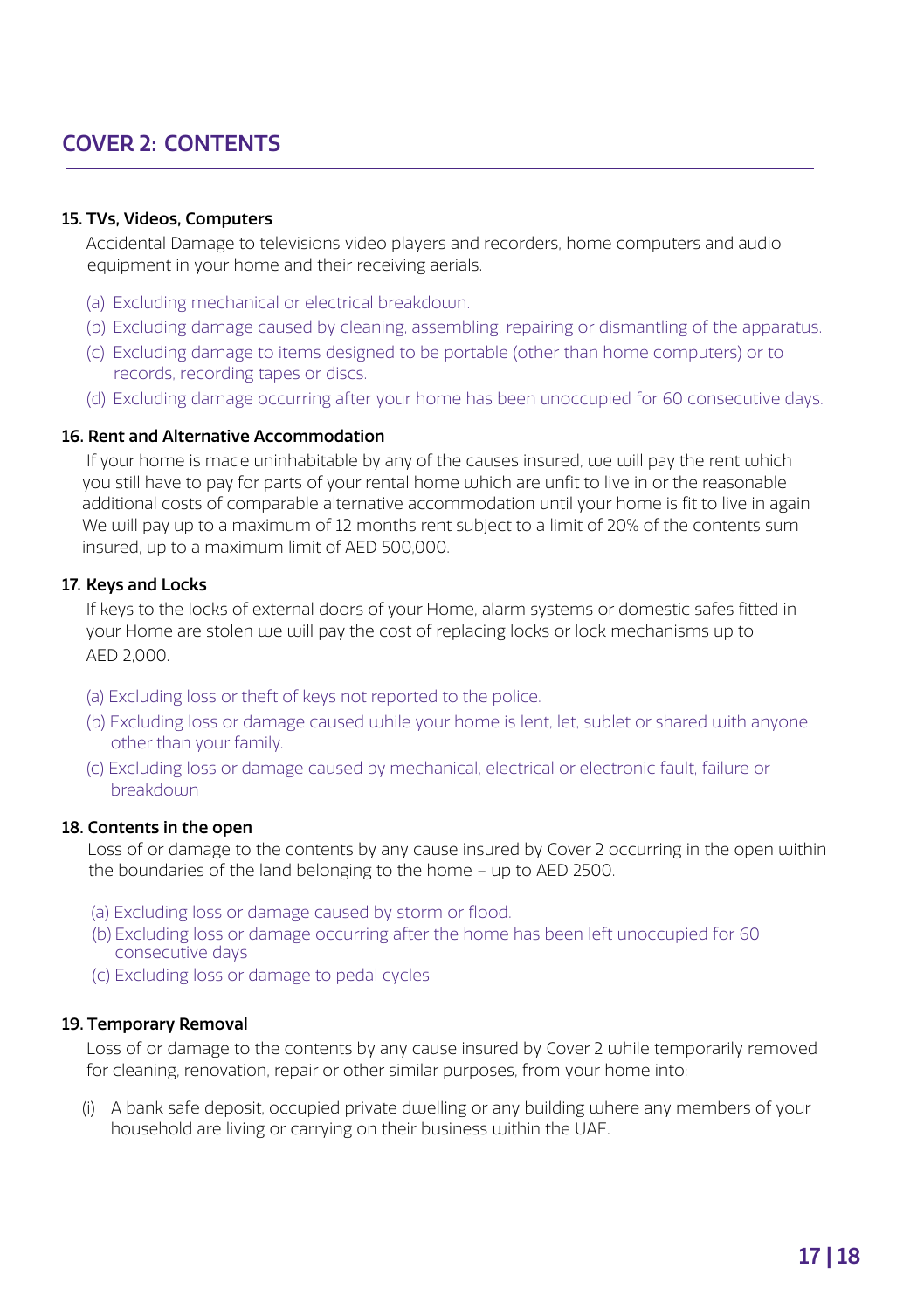Subject to a maximum of 20% of the contents sum insured.

- (a) Excluding loss or damage in furniture depository or storage.
- (b) Excluding loss or damage caused by storm or flood to property not in a building.
- (c) Excluding loss or damage by theft unless force is used to gain entry into or exit from a building.
- (d) Excluding loss of money and personal possessions.

#### 20. Legal liability

We will indemnify you including costs agreed by us in writing, which you or any member of your household becomes legally liable to pay in respect of:

- (a) Accidental bodily injury, death or disease of any person
- (b) Accidental loss or damage to property

#### Arising:

- (i) As occupiers (but not owners) of your home.
- (ii) In any other personal capacity in the United Arab Emirates or worldwide during a temporary visit for a period not more than 90 days during the period of insurance.

#### Subject to:

Our liability shall not exceed AED 2,000,000 any one claim including costs.

#### WHAT WE DO NOT COVER

- (a) Injury, death or disease of any member of your household.
- (b) Loss of or damage to property owned or in custody or control of you or any member of your household.
- (c) An agreement unless the liability would have existed without the agreement.
- (d) The employment, business or profession of you or any member of your household.
- (e) Any liability arising directly or indirectly from any mechanically or electrically propelled vehicles (other than gardening equipment), boats, aircraft, model aircraft, drones, unmanned aerial vehicles, Segway, caravans, personal transportation equipment for children and adults, equipment using robotics technology, any electronic devices designed to be operated solely by power from its electrical system or designed for recreational use including their accessories owned by or in custody or control of you or any member of your household or any other persons.
- (f) Any liability arising out of the ownership of land or buildings by you or any member of your household.
- (g) Any liability arising out of the occupation of land or building by any member of your household other than your home.
- (h) Any liability arising out of any deliberate act.
- (i) A contract of service and arising out of the work they are employed to do.
- (j) Any liability arising out of Transmission of any communicable disease or virus suffered by any member of your household or any domestic servant.
- (k) Any liability arising from hunting racing.
- (l) Any liability which is insured by or would be insured by any other policy if this did not exist
- (m) Any liability arising directly or indirectly from or in consequence of or any way involving asbestos.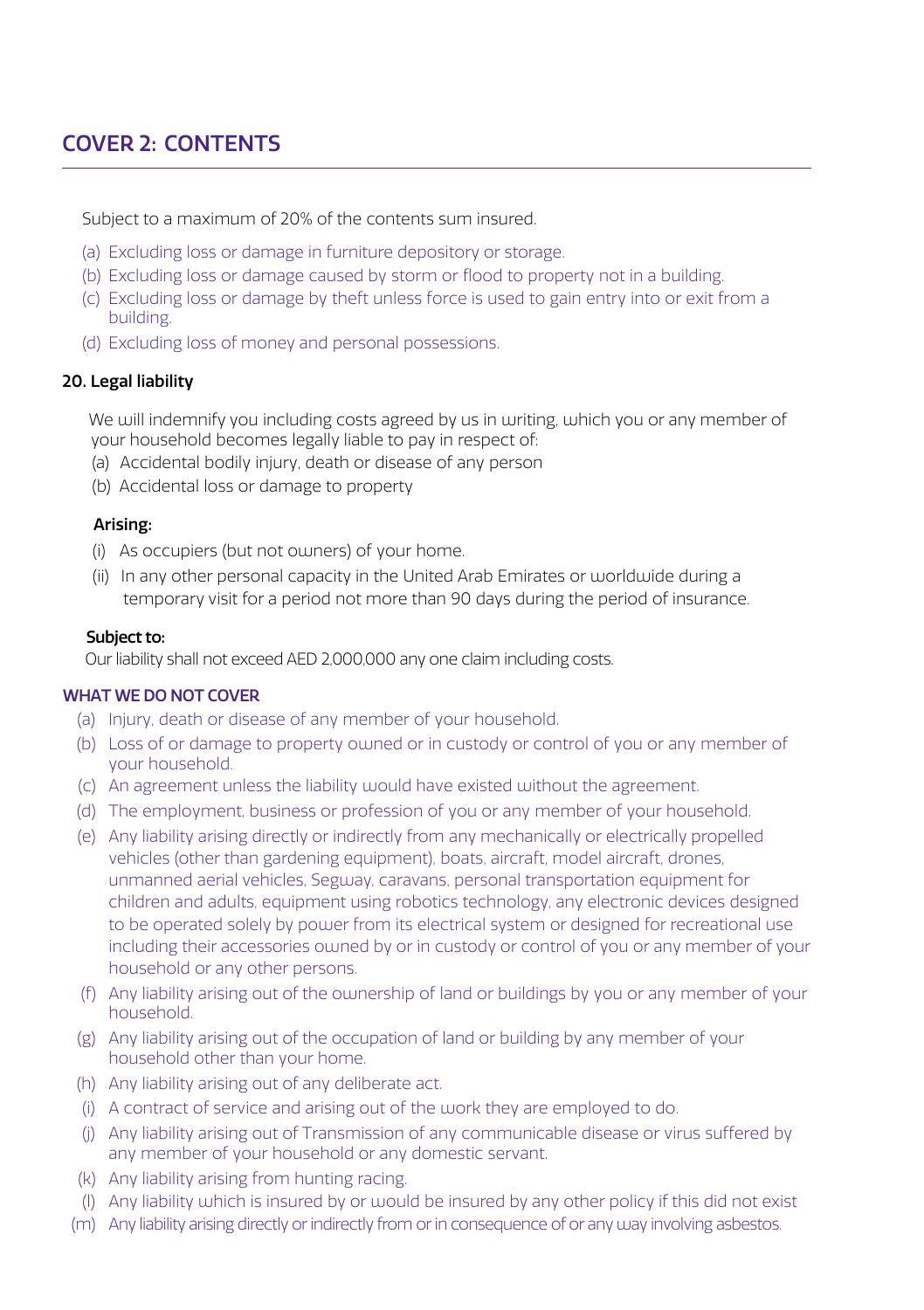If you or the member of your household claiming should die, their legal personal representatives will have the protection of this cover.

#### 21. Domestic staff: Optional Cover - is applicable only when mentioned in your policy schedule Your Liability as their Employer

Employer's Liability Insurance is provided up to AED 250,000 including costs agreed by us in writing, which you become legally liable to pay in respect of injury, illness or disease to any person who is in your personal domestic service and is under a contract of service with you.

The cause of the injury or illness must arise during the period of insurance and result from the work they are employed to do, anywhere in UAE where your home is situated.

(a) Exclusions listed as per point 20, are applicable except point (a) excludes domestic Staff

Death, Permanent Disability, Medical and Repatriation of Domestic Staff

We will pay the sum(s) shown below per occurrence or in aggregate in the event that a domestic staff employed by you, and named in the schedule, sustains accidental Bodily Injury during the period of insurance.

- (a) death or permanent total disablement AED 30,000
- (b) Medical Expenses AED 10,000
- (c) Repatriation Expenses AED 10,000

The above are necessarily and reasonable incurred for funeral expenses and/or in transporting the insured person back to his/her normal country of residence in the event of his/her death or permanent total disablement following an accidental bodily injury.

We will not pay for any claim arising from any of the following

- (a) Hazardous pursuits and occupations
- (b) Intoxicating liquor or drugs
- (c) Self inflicted injury or illness
- (d) Persons above the age of 65 or below the age of 18 at the time of the incident
- (e) Any disease, sickness or medical disorder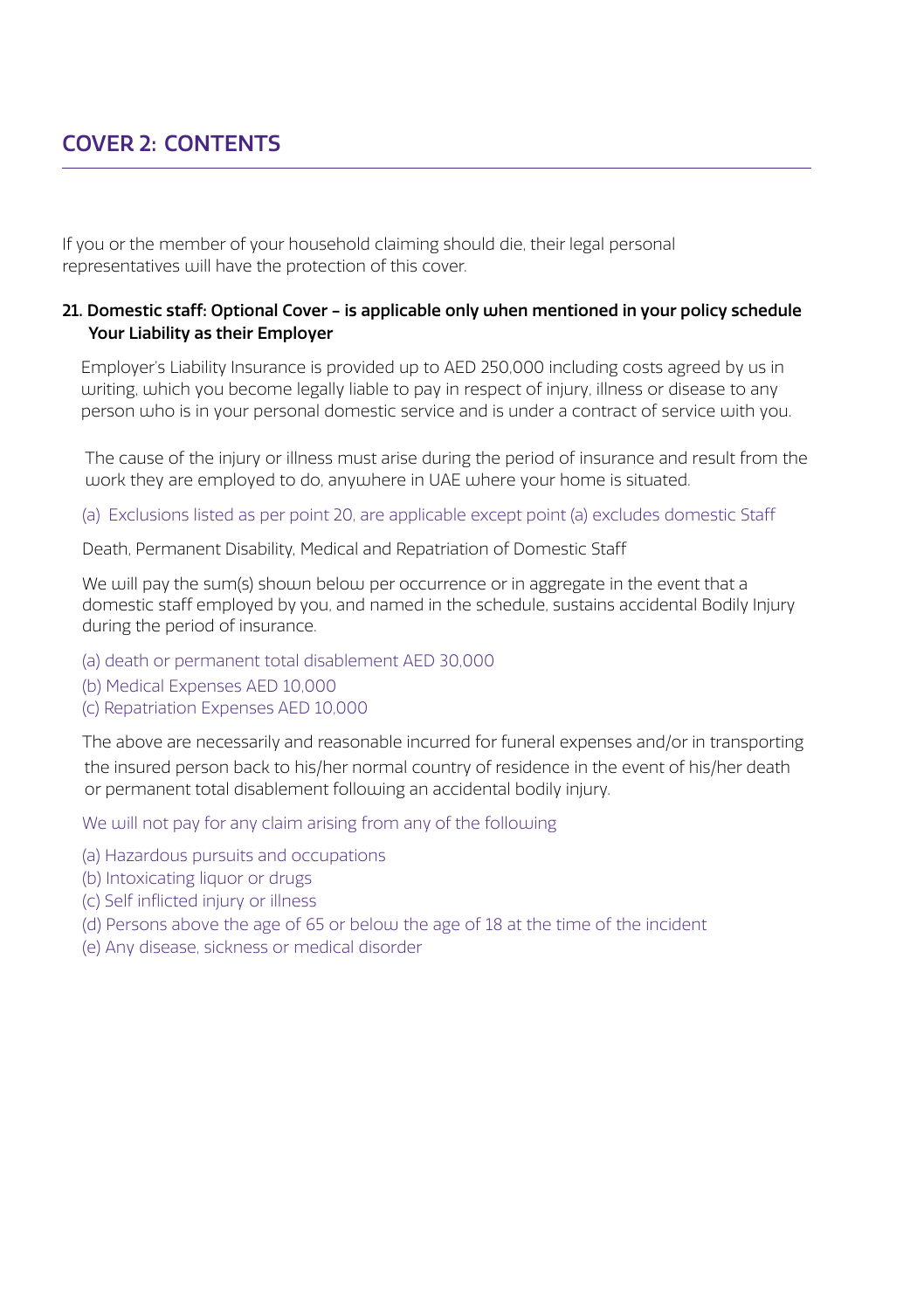#### 22. Tenants Liability for Damage

If you are a tenant of your home and not the owner, insurance is provided for up to a limit of 20% of the sums insured on contents or upto AED 100,000 whichever is higher which you are liable to pay under the terms of your tenancy agreement for:

a) Buildings

Damage to the buildings of your home by any of the causes listed under Cover 2 – THE CONTENTS

b) Interior Decorations and Fixtures

 Damage to the internal decorations or landlords fixtures and fittings of your home from any of the causes listed under Cover 2 – THE CONTENTS

c) Pipes and Cables

Accidental damage to those underground services supplying the buildings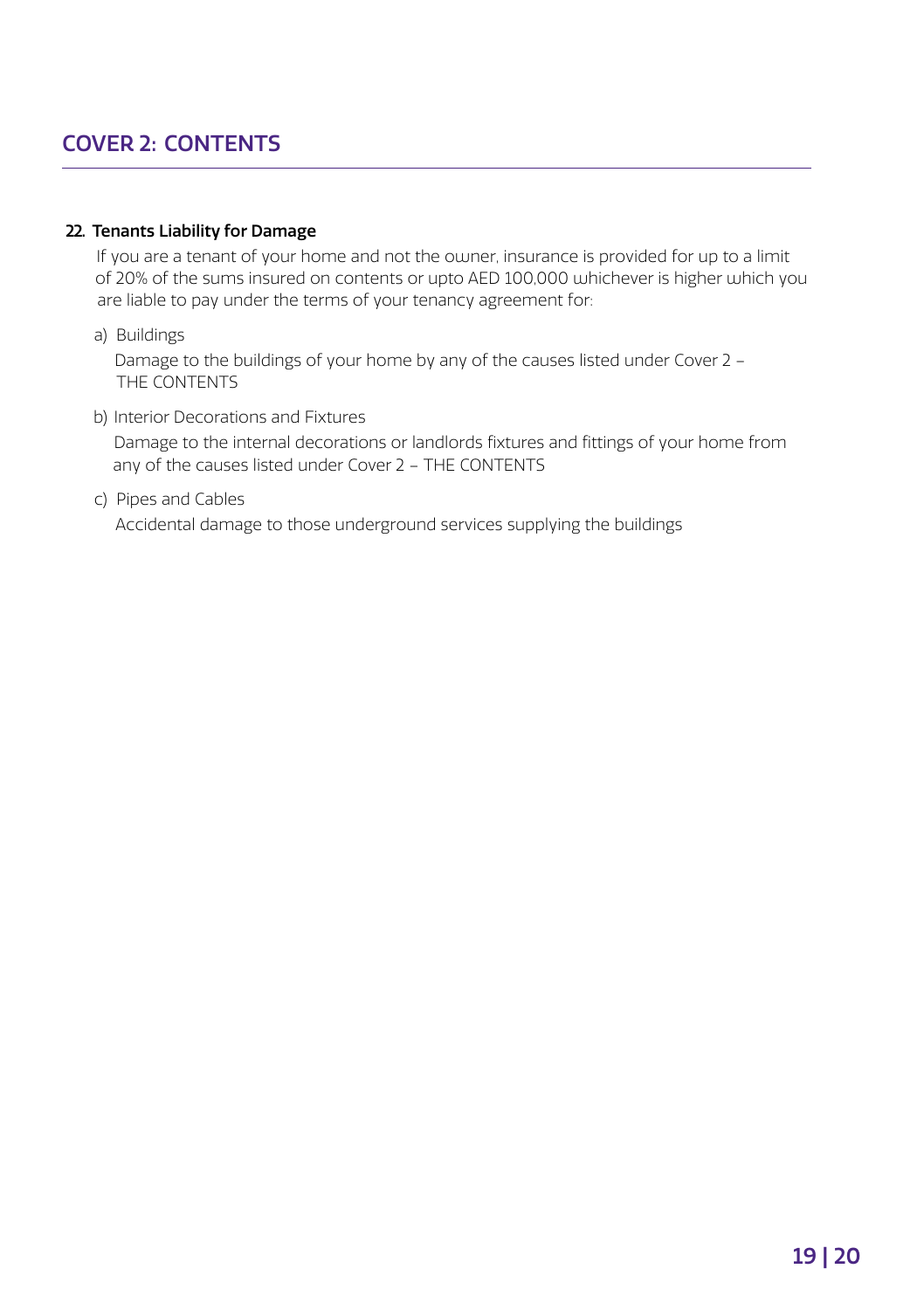d) Glass and Sanitary Ware

 Breakage of fixed glass in walls, doors and roofs including double glazed units, solar panels and washbasins, pedestals, baths, sinks, lavatory pans and other sanitary ware in the buildings

Exclusions listed in point 20 are applicable.

#### 23. Furniture in Transit

Accidental loss of or damage to the contents during their transit by land by professional removal contractors from your existing home directly to your new home subject to both homes being in the UAE.

#### WHAT WE DO NOT COVER

- (a) The first AED 250 of each claim in addition to the excess shown in the schedule.
- (b) Damage caused solely by wear, tear or depreciation, vermin, insect, domestic pets, mildeu or fungus.
- (c) Loss or damage to property in furniture depository or storage.
- (d) Loss of or damage to visitors' personal possessions.
- (e) Loss of or damage to china, glass, earthenware and other items of a brittle nature, unless they have been packed by professional packers.
- (f) Money personal possessions coins jewellery furs articles of gold or platinum precious stones securities deeds or documents of any kind business books manuscripts and stamps
- (g) Claims submitted during the first ninety (90) days of Policy issuance.

#### 24. Fatal Injury

 In the event of your death or of your spouse as a direct result of injury caused in your Home by fire explosion lightning or thieves we will pay in total the sum of AED 50,000 provided death ensues within three months of such injury.

We will not pay for any claim arising from any of the following

- (a) Hazardous pursuits and occupations
- (b) Intoxicating liquor or drugs
- (c) Self inflicted injury or illness
- (d) Any disease, sickness or medical disorder

#### 25. Visitor's Personal Effects

 If a listed event causes loss or damage to your visitor's belongings while in your home, we will pay a maximum amount of AED 2,500 during any one policy period. We will not pay for any claim arising from any of the following

- (a) Excluding loss of money, credit cards, jewellery, valuables and documents
- (b) Loss or damage specifically excluded elsewhere in the policy wording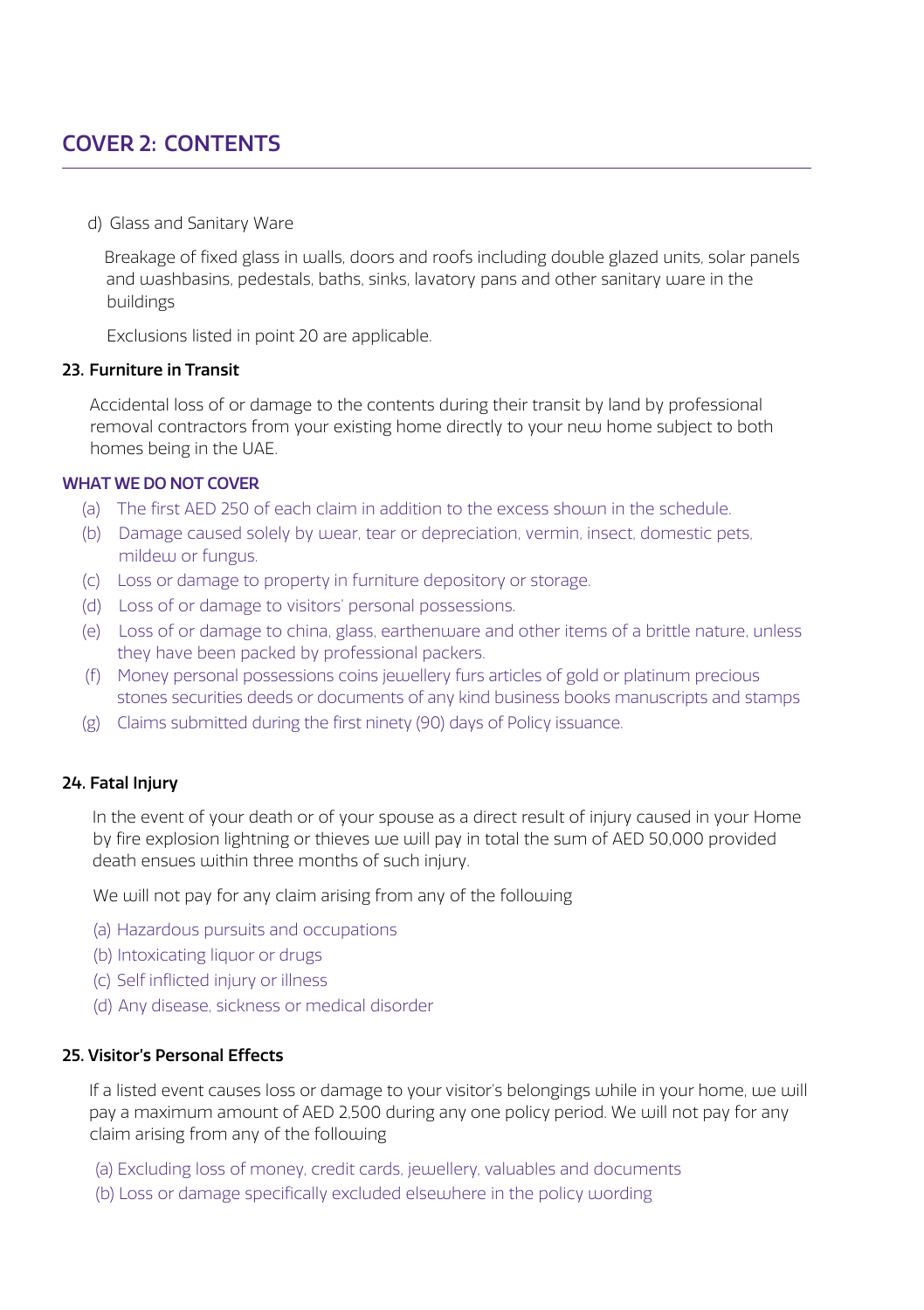#### 26. Mechanical and Electrical Equipment

Mechanically or electrically propelled vehicles, boats, aircraft, model aircraft, drones, unmanned aerial vehicles, Segway, caravans, personal transportation equipment for children and adults, equipment using robotics technology, any electronic devices designed to be operated solely by power from its electrical system or designed for recreational use including their accessories owned by or in custody or control of you or any member of your household or any other persons

. We will not pay for any claim arising from any of the following

- (a) Items misplaced or lost at home including unexplained losses or mysterious disappearance
- (b) Any loss, destruction or damage specifically excluded elsewhere in policy
- (c) Loss or damage arising from any deliberate act by you or your household or any other persons
- (d) Loss or damage resulting from wilful neglect by you or your household
- (e) Damage caused by cleaning, assembling, repairing or dismantling of the apparatus
- (f) Loss or damage caused while your home is lent, let, sublet or shared with anyone other than your family
- (g) Loss or damage caused by mechanical, electrical or electronic fault, failure or breakdown
- (h) Loss or damage occurring after the home has been left unoccupied for 60 consecutive days
- (i) Loss or damage caused by storm or flood to property not in a building
- (j) Loss or damage by theft unless force is used to gain entry into or exit from a building
- (k) Loss or damage whilst in use.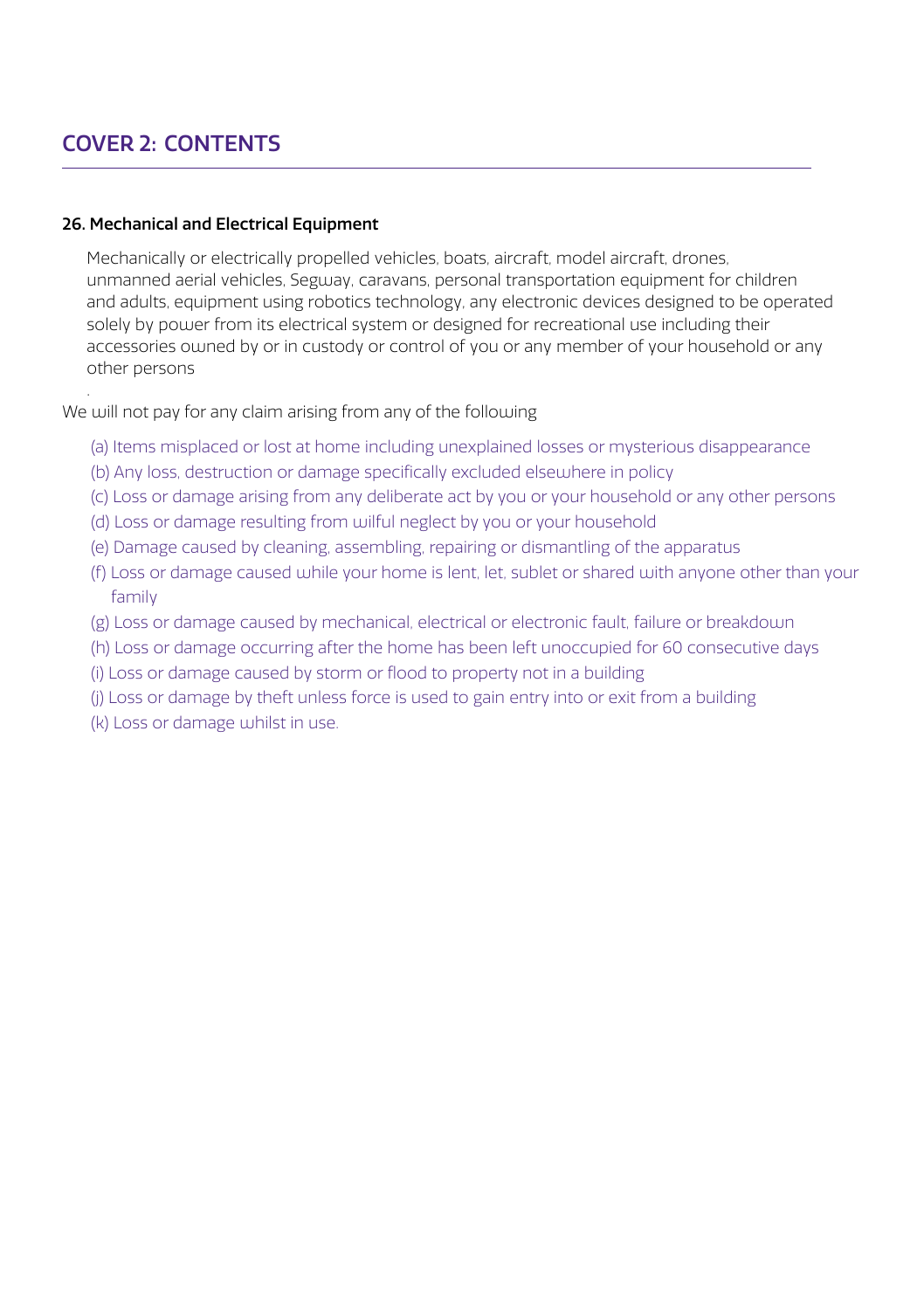#### WHAT WE COVER

This cover is applicable only when shown in your schedule.

We will pay for your personal possessions, valuables and portable equipment in the event of loss or damage by accidental means up to the sum insured shown in the schedule (single article limit as per the Policy Schedule) while within UAE and while temporarily elsewhere in the world for not more than 90 days during the period of insurance.

#### EXCLUSIONS APPLICABLE TO COVER 3

#### We will not pay for:

- (a) Damage due to wear and tear
- (b) Damage caused by vermin, insects, domestic pets, mildew or fungus
- (c) Damage solely caused by mechanical or electrical breakdown
- (d) Loss or damage caused by nationalisation or confiscation by any authority
- (e) Loss by deception unless it is only entry into your home that is gained by deception
- (f) Items misplaced or lost at home including unexplained losses or mysterious disappearance
- (g) Loss or damage not reported to the Police.
- (h) Loss or damage arising from any deliberate act by you or your household or any other persons.
- (i) Loss or damage caused while your home is unoccupied after 60 consecutive days.
- (j) Loss or damage caused while your home is lent, let, sub-let or shared with anyone other than your family, unless there is evidence of forcible and violent entry to or exit from your home.
- any time for trade, professional or business purposes. (k) Loss, theft or damage to goods or property you or any member of your family own or use at
- (l) Loss or damage caused by scratching, denting or chipping.
- (m) Loss or damage caused by any process of dyeing, washing, cleaning, restoring, reproofing, adjusting, maintaining or repairing.
- (n) Loss, theft or damage to reeds, strings or skins of musical instruments.
- (o) Loss or damage to musical instruments while in use.
- (p) Excluding valuables left in the open or an unattended motor vehicle, unless left in a locked boot, locked and covered luggage area or locked glove compartment of a motor vehicle, and following physical evidence of forcible entry.
- (q) Excluding valuables in transit on a journey and not in your custody or control.
- (r) Mechanically or electrically propelled vehicles (other than gardening equipment), boats, aircraft, model aircraft, drones, unmanned aerial vehicles, Segway, caravans, personal transportation equipment for children and adults, equipment using robotics technology, any electronic devices designed to be operated solely by power from its electrical system or designed for recreational use including their accessories owned by or in custody or control of you or any member of your household or any other persons.

#### 1. Accidental loss of or damage to valuables, clothing and personal possessions

- (a) Excluding pedal cycles.
- (b) Excluding sports equipment and specialised sports clothing. 21 | 22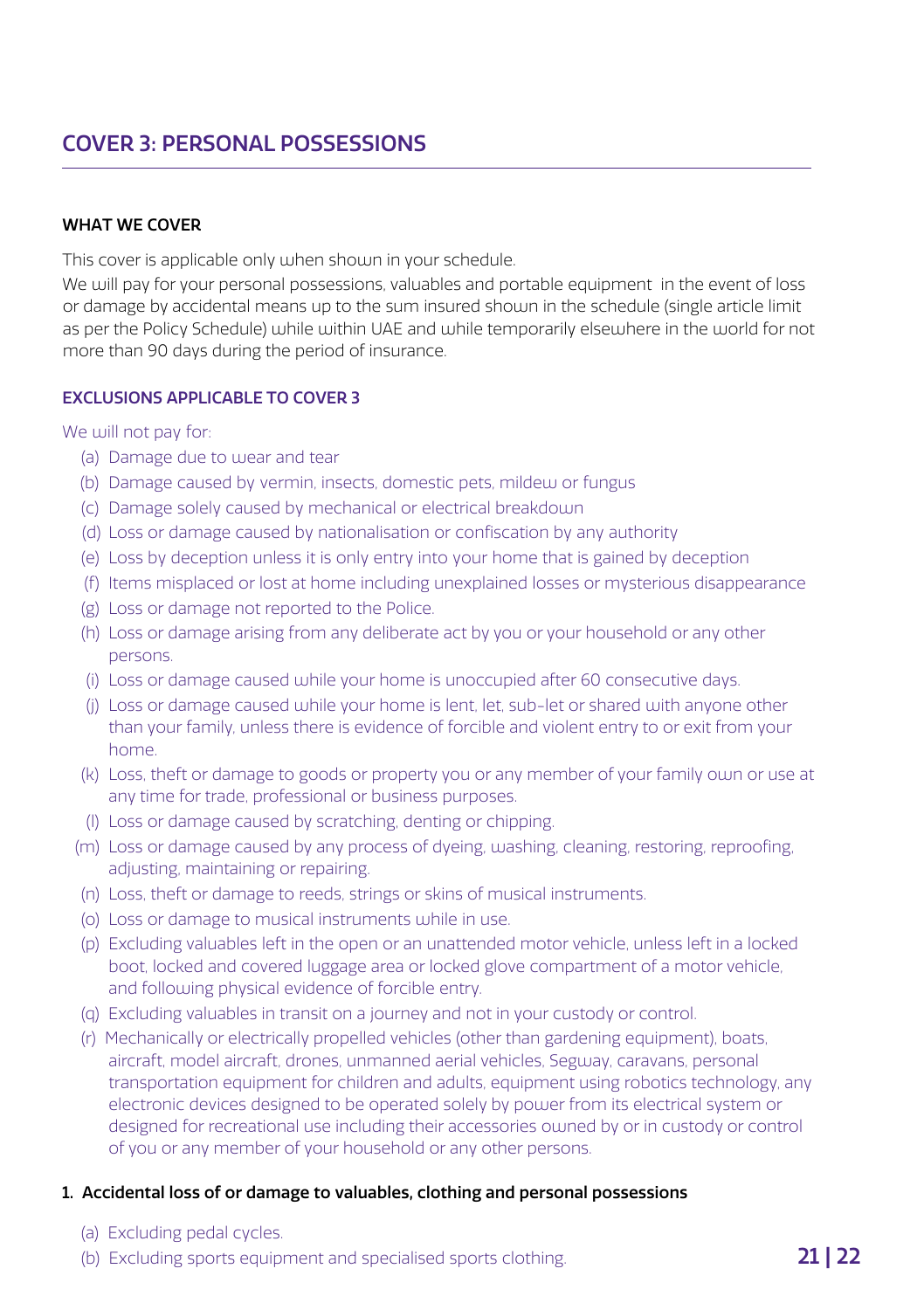#### <span id="page-25-0"></span>2. Loss from fraudulent use by unauthorised persons of credit, cheque, bankers and cash cards issued in the UAE

The maximum amount which can be indemnified during any one period of insurance is AED 2500.

- (a) Excluding losses not reported to the police and in the case of credit cards, the issuing organisation within 24 hours of discovery.
- (b) Excluding loss arising out of the fraudulent use by unauthorised persons of charge cards.

#### 3. Loss of Documents

This cover is applicable only when mentioned in your policy schedule.

The company will reimburse the cost of issuing a duplicate document which is/are accidentally damaged or lost while within the geographical limit and while temporarily elsewhere in the world for not more than 90 days in any period of insurance.

The maximum amount which can be indemnified is AED 1000 per document subject to a maximum of AED 3000 for all documents during the period of insurance.

Provided always that:

- (i) Reimbursement will be for the cost of making a similar duplicate, advertisement fees if required, fines and penalties if imposed and other out of pocket expenses for which bills must be produced.
- (a) Excluding the first AED 100 of each and every loss.
- (b) Excluding renewal or extension costs of the lost or damaged document which you would have had to bear if there had been no loss.

#### 4. Sports Equipment

Accidental loss of or damage to sports equipment and specialised sports clothing owned by any member of your household

#### WHAT WE DO NOT COVER

- (a) Equipment for mountaineering, potholing, skiing, windsurfing and underwater sports, motor vehicles, trailers, caravans, boats, vessels, aircraft and their respective accessories.
- (b) Living creatures.
- (c) Clothing other than specified sports clothing.
- (d) Pedal cycles.
- (e) Loss or damage whilst in use.
- (f) Loss or damage to golf balls unless contained in the golf bag at the time of the loss or damage.

Note: Cover applies anywhere in the UAE and for up to 90 days worldwide in any period of insurance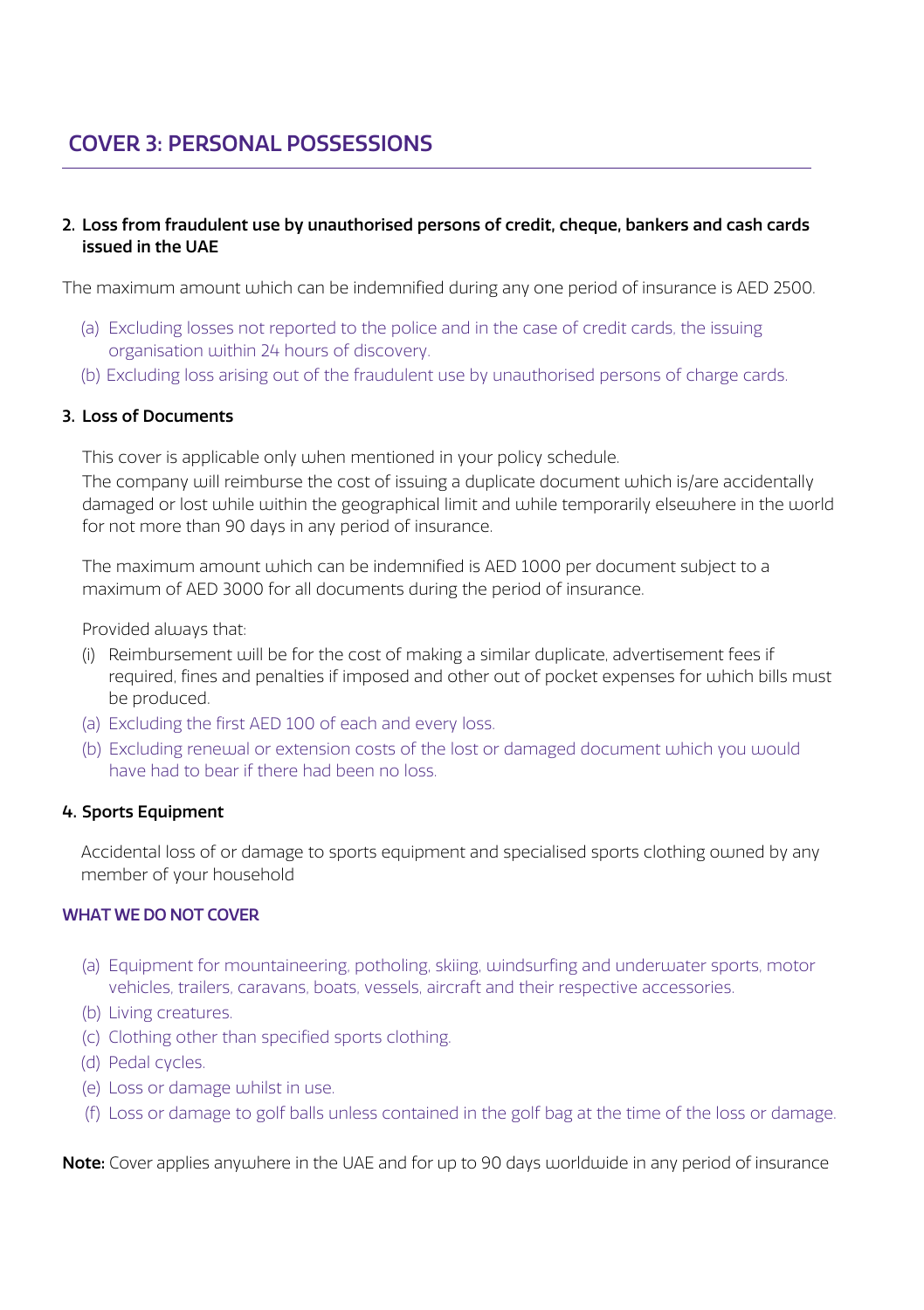### COVER 3: PERSONAL POSSESSIONS

#### 5. Pedal Cycles

- (a) Excluding theft of the cycle or parts of the cycle unless the cycle is in a locked building or has been immobilised by a security device.
- (b) Excluding loss or damage while the cycle is being used in any kind of competitive event or race.
- (c) Excluding loss or damage to tyres or accessories unless the cycle is lost or damaged at the same time.
- Note: Cover applies anywhere in the UAE and for up to 90 days worldwide in any period of insurance

#### 6. Theft or attempted theft involving forcible and violent entry to or exit from the building

#### WHAT WE DO NOT COVER

- (a) Loss by deception, unless it is only entry that is gained by deception.
- (b) Loss or damage caused by you or your household.
- (c) Loss while your home or any part of it is lent or let unless force is used to gain entry into or exit from your home or its outbuildings or garages.
- (d) Loss of money from outbuildings or garages.
- (e) Loss or damage occurring after your home has been unoccupied for 60 consecutive days
- (f) Items misplaced or lost at home including unexplained losses or mysterious disappearance
- (g) Loss not reported to the Police.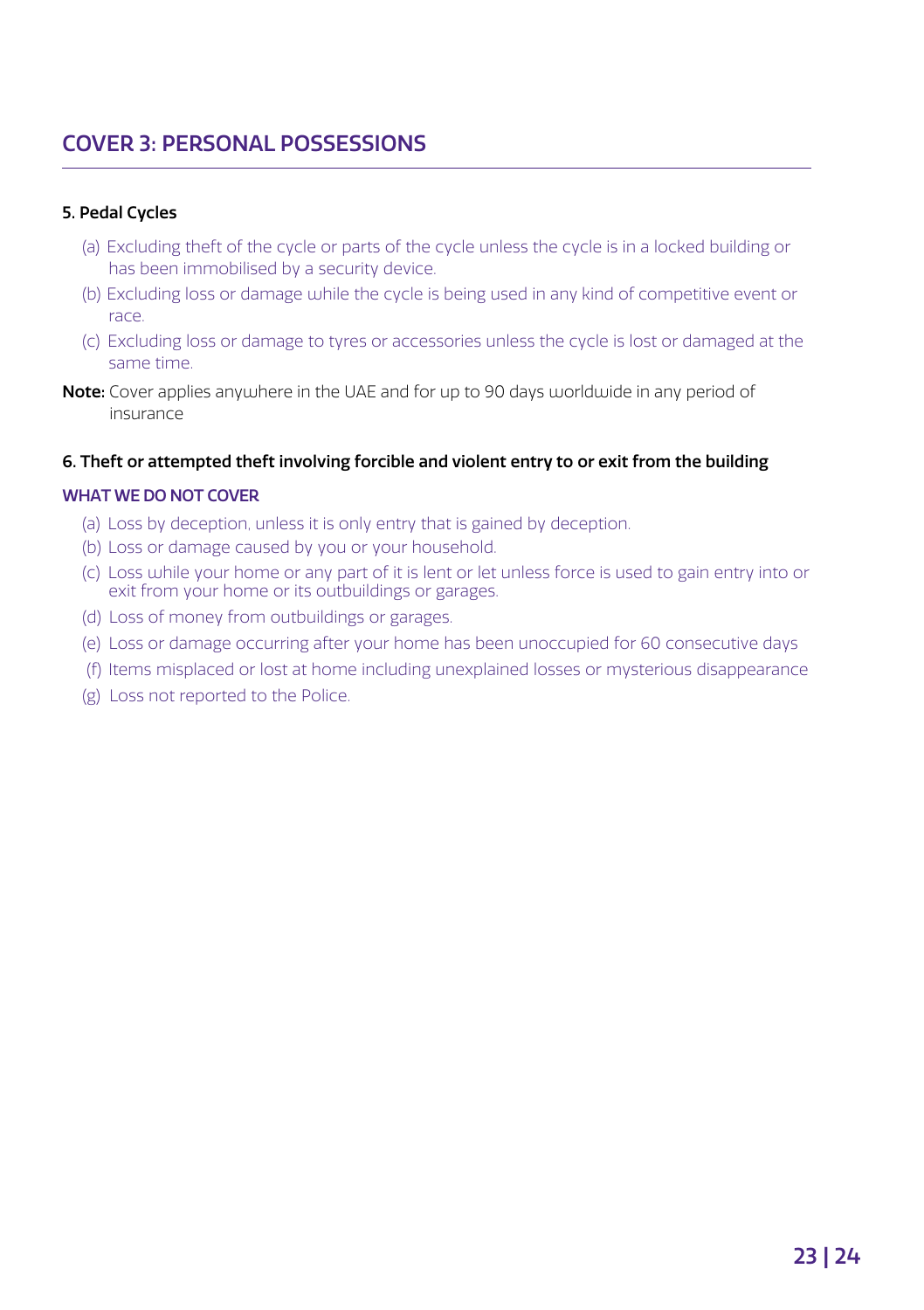### POLICY CONDITIONS

These are the conditions, together with any special terms, that apply to the entire policy.

#### 1. Policy Terms and Conditions

- (a) You and members of your household covered under this policy must comply with its terms and conditions.
- (b) You cannot transfer your interest in this policy to anyone else unless you get our written permission.

#### 2. Precautions

You must take all reasonable steps to prevent loss damage or accident and maintain the insured property is in a sound condition and good repair. Any loss or damage arising out of not adhering to the above condition will not be covered.

#### 3. Fraud

If the Company has reason to believe that dishonesty or exaggeration has been used either by you, your family or anyone acting on behalf of you or your family to obtain:

(a) A claims payment or inflated claims payment under your policy;

- (b) Cover for which you do not qualify; or
- (c) Cover at a reduced premium;

All benefits under this insurance policy will be lost, the Company may cancel the policy, the Company may not refund the premium and the Company will refer the matter to the police or authorities for criminal prosecution, or take any other action consistent with the Company's legal rights.

#### 4. Other Insurance

If any loss, damage or legal liability covered under this policy is also covered by any other insurance we will not pay more than our rateable proportion of any claim.

#### 5. Under Insurance

If on the happening of a claim, the insured property, contents and personal possessions at risk is of greater value than the sum insured by 25%, the amount payable will be reduced in proportion.

### 6. Cancellations

You may cancel the policy by giving us at least seven days written notice and you will get a pro-rata refund of the premium for any unexpired period of cover.

We may cancel this policy by giving you at least 30 days notice at your last known address. If no claim is made or will arise, we will give you a refund on your premium for any remaining period of cover subject to a small administration fee. If claim is made or will arise, we will not give you a refund on your premium.

We reserve the right to amend premiums and policy terms, conditions, exclusions and endorsements.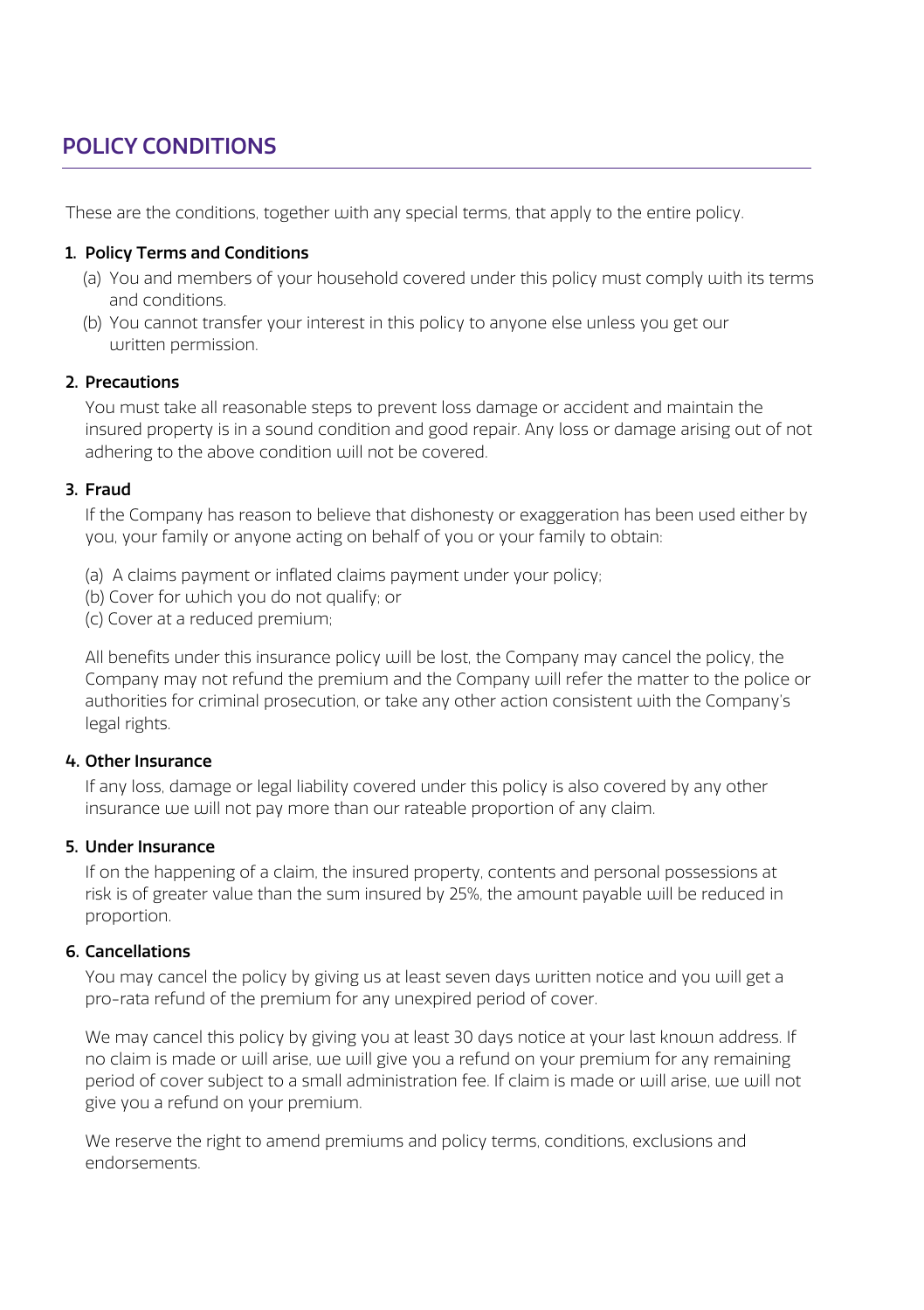#### <span id="page-28-0"></span>7. Notification of a Claim

 When you become aware of a possible claim under this policy, you must notify us in writing without delay. If there has been theft, attempted theft, vandalism or any malicious act you must also tell the police immediately. You must at your own expense provide us with all details and evidence we request, including written estimates and proof of ownership or value. Any writ, summons or other legal document served on you or any member of your household in connection with a possible claim must be sent to us immediately. You must not answer any correspondence without our consent. You must also take every reasonable effort to recover any home contents that have been lost.

#### 8. Conduct of the Claim

You must give whatever information or assistance we request and must not admit, deny or negotiate any claim without our written consent. No property may be abandoned to us.

#### 9. Claims Settlement for Cover 1: The Buildings

- (a) If the parts of the buildings damaged by any of the causes insured are repaired or replaced, we will pay you the cost of any necessary work done without any reduction for wear, tear or betterment if at the time of the loss:
	- (i) The buildings are in good repair
	- (ii) The sum Insured is not less than the cost of rebuilding the buildings
- (b) If the parts of the buildings damaged by any of the causes insured are not repaired or replaced, or the buildings are not in good repair, or the sum insured is less than the cost of rebuilding the buildings, we will pay you at our option:
	- (i) The cost of reinstating the damage less an allowance for any wear, tear or betterment or
	- (ii) The difference between the value of the buildings prior to the destruction or damage and the value of the buildings following the destruction or damage
- (c) We will also pay the following if the parts of the buildings damaged by any of the causes insured are repaired or replaced:
	- (i) Fees AED 10,000
	- (ii) Removal of debris AED 10,000
	- (iii) Rent and alternative accommodation as per policy wording

(d) The maximum amount payable in respect of any one incident is:

- (i) For buildings the sum insured
- (ii) For rent and alternative accommodation as per policy wording
- (e) The sum insured on buildings will not be reduced following payment of a claim.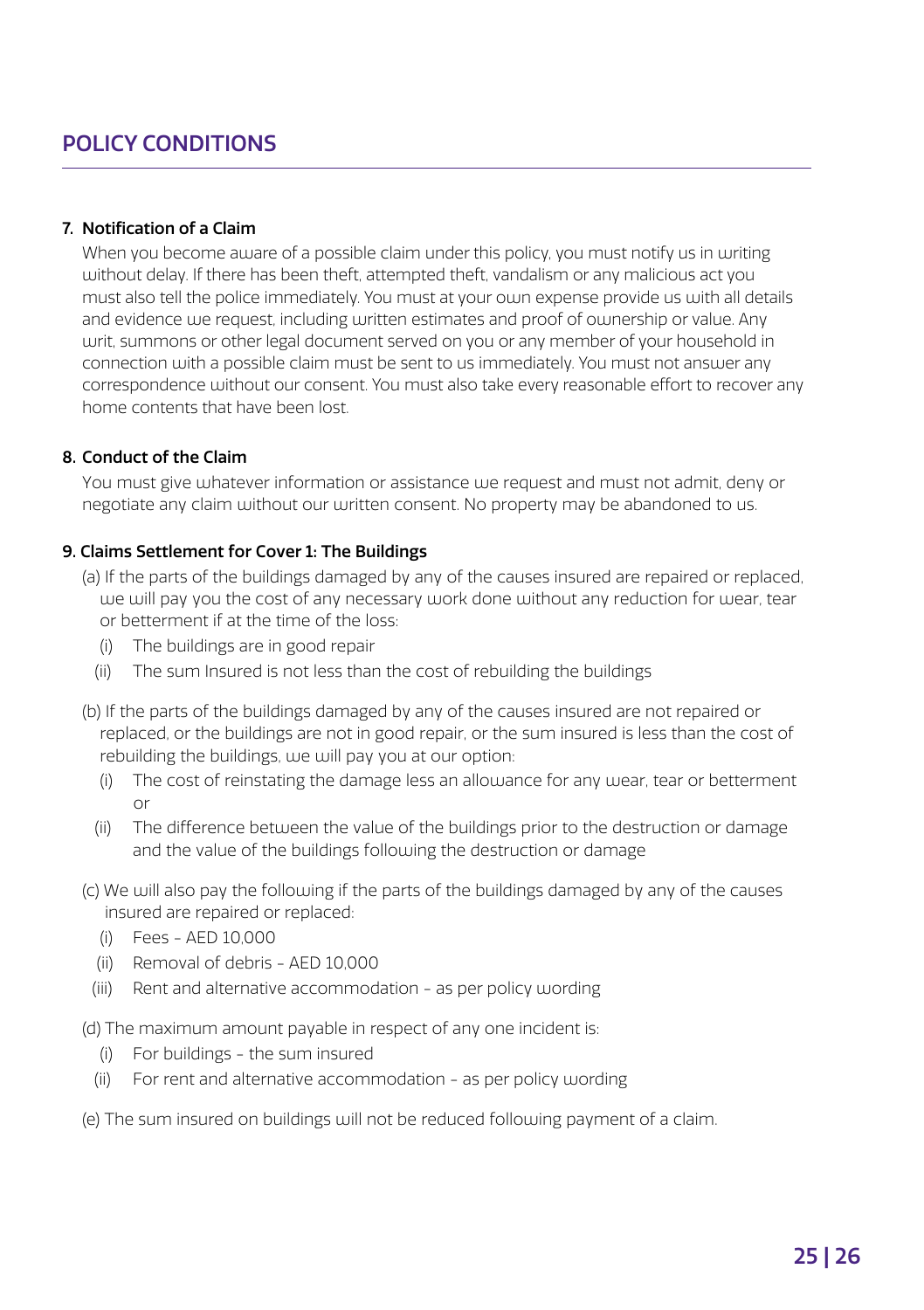### POLICY CONDITIONS

#### 10. Claims Settlement for Cover 2: The Contents

Sum(s) Insured must at all times represent the full cost of replacing the insured property.

Following loss or damage by any of the causes insured, we will at our option

- (a) Either
	- (i) pay the cost of repairing
	- (ii) pay the cost of replacing as new
	- (iii) replace as new
- (b) Or make a cash payment for any item lost or damaged.
- (c) For clothing we may make a deduction for wear, tear or betterment
- (d) If the sum insured at the time of loss or damage is not as described above, we may make a deduction for wear, tear or betterment on all items lost or damaged.
- (e) Where we are able to replace the property payment will be limited to the cost of replacement by our preferred supplier.

The maximum amount payable in respect of any one incident for Cover 2: Contents is the sum insured subject to the limits as per policy wording.

#### 11. Claims Settlement for Cover 3: Personal Possessions

Sum(s) Insured must at all times represent the full cost of replacing the insured property.

Following loss or damage by any of the causes insured, we will at our option

- (a) Either
	- (i) pay the cost of repairing
	- (ii) pay the cost of replacing as new any item lost
	- (iii) Replace as new or damaged
- (b) Or make a cash payment for any item lost or damaged.
- (c) Where we are able to replace the property payment will be limited to the cost of replacement by our preferred supplier.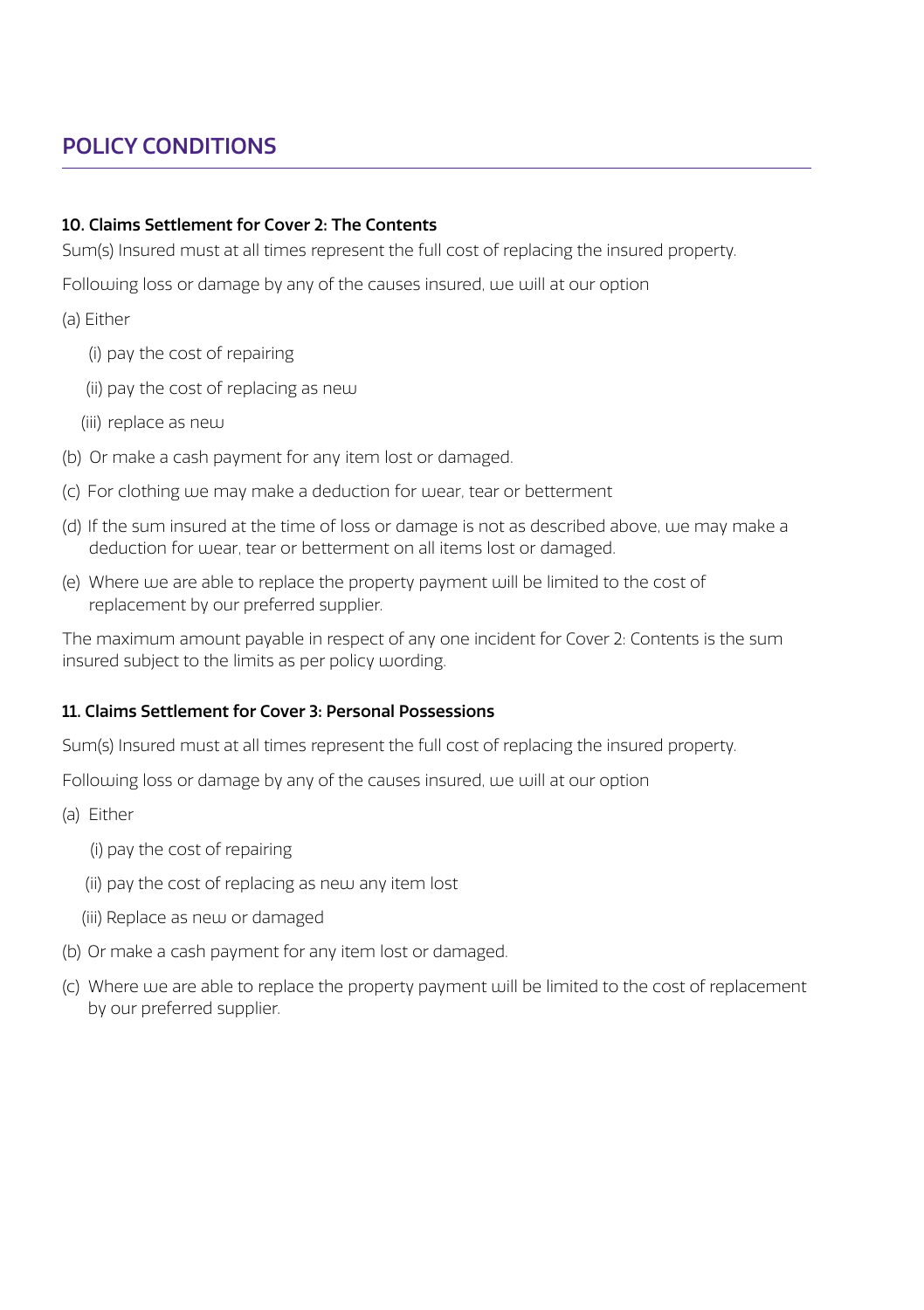### POLICY CONDITIONS

The maximum amount payable in respect of any one incident for Cover 3: Personal Possessions is the sum insured subject to the limits as per policy wording

#### 12. Subrogation

Before or after we pay your claim under this policy you must, if we ask you, take, or allow us to take in your name, all the steps needed to enforce your rights against any other person. We will pay any costs and expense involved.

#### 13. Jurisdiction

In respect of your legal liability to third parties for injury or damage arising in the UAE we will pay in respect of aujards made by a UAF court only.

#### 14. Direct Insurance Sanctions and Embargo Clause

Notwithstanding anything to the contrary in the Policy the following shall apply:

- (a) If, by virtue of any law or regulation which is applicable to the Company at the inception of security on behalf of the Insured, to the extent that it would be in breach of such law or this Policy or becomes applicable at any time thereafter, providing coverage to the Insured is or would be unlawful because it breaches an embargo or sanction, that the Company shall provide no coverage or benefit and have no liability whatsoever nor provide any defence to the Insured or make any payment of defence costs or provide any form of regulation.
- (b) In circumstances where it is lawful for an Insurer to provide coverage under the Policy, but the payment of a valid and otherwise collectable claim may breach an embargo or sanction, then the Company will take all reasonable measures to obtain the necessary authorisation to make such payment.
- will restrict the ability of the Company to provide coverage as specified in paragraph 1, In the event of cancellation by either the Insured or the Company, the Company shall retain the pro rata proportion of the premium for the period that the Policy has been in force. However, in the event that the incurred claims at the effective date of cancellation exceed premium shall be subject to mutual agreement. Notice of cancellation by the Company (c) In the event of any law or regulation becoming applicable during the Policy period which then both the Insured and the Insurer shall have the right to cancel its participation on this Policy in accordance with the laws and regulations applicable to the Policy provided that in respect of cancellation by the Company a minimum of 30 days notice in writing be given. the earned or pro rata premium (as applicable) due to the Company, and in the absence of a more specific provision in the Policy relating to the return of premium, any return shall be effective even though the Company makes no payment or tender of return premium.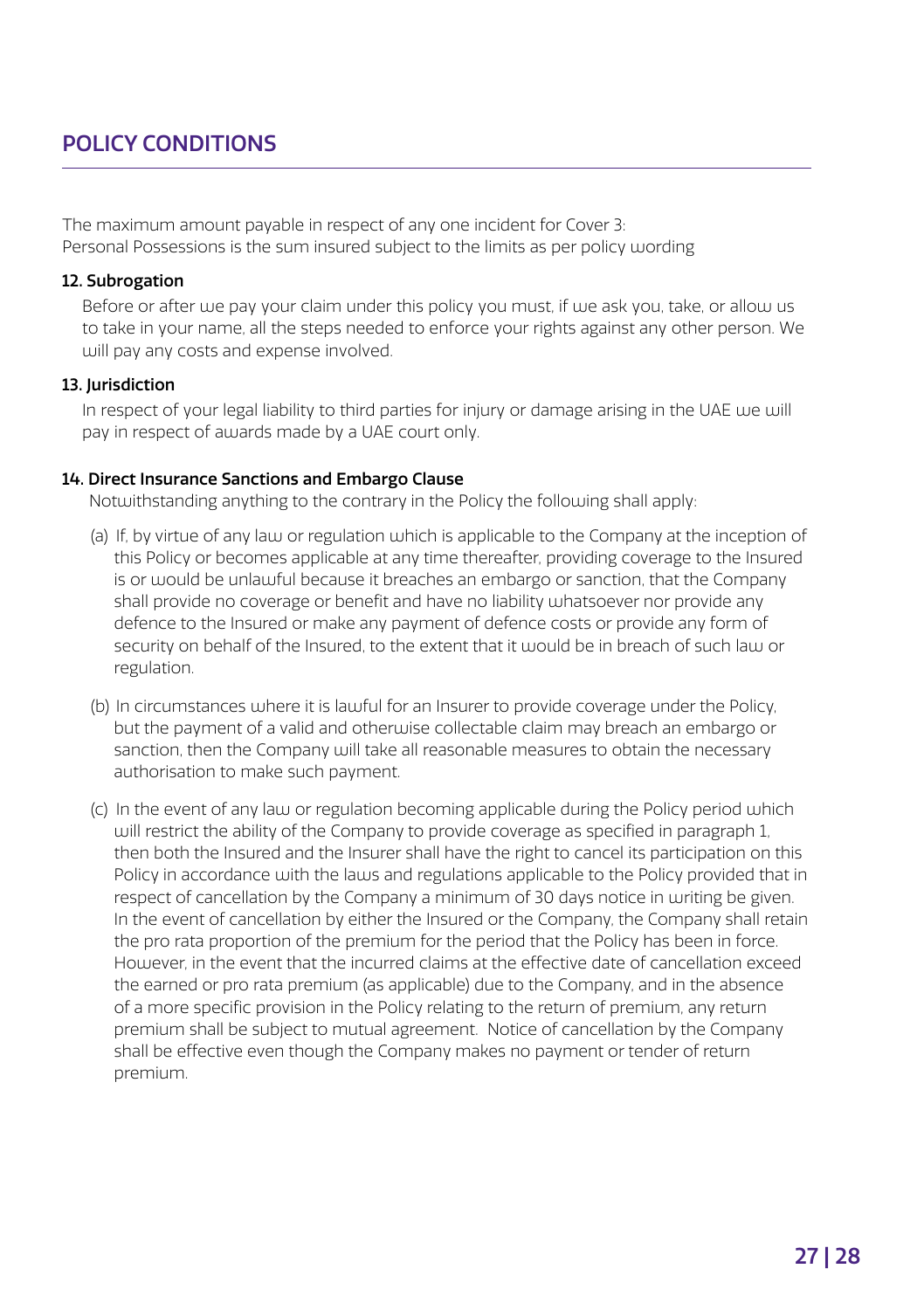### GENERAL EXCLUSIONS (APPLICABLE TO THE POLICY)

#### 1. RADIOACTIVE CONTAMINATION

Any loss or damage to property, legal liability, expense, consequential loss or bodily injury directly or indirectly caused by or arising from or contributed to by:

- (a) Ionising radiation or contamination by radioactivity from any nuclear fuel or from any nuclear waste from the combustion of nuclear fuel.
- (b) the radioactive, toxic, explosive or other hazardous properties of any explosive nuclear assembly or nuclear component of it.
- (c) any liability, loss, cost or expense of whatsoever nature directly or indirectly caused by, resulting from, arising out of or in connection with nuclear reaction, nuclear radiation or radioactive contamination regardless of any other cause contributing concurrently or in any other sequence to the loss.

#### 2. SONIC BANGS

Loss or damage caused by pressure waves from aircraft or other aerial devices travelling at sonic or supersonic speed.

#### 3. EXISTING DAMAGE

Any loss or damage occurring before cover commences.

#### 4. WEAR AND TEAR

Wear and tear by any gradually operating cause.

#### 5. CONSEQUENTIAL LOSS

Consequential Loss of any kind or description by you or your household.

#### 6. MATCHING OF ITEMS

The costs of replacing any undamaged item or parts of items forming part of a set, suite or other article of a uniform nature, colour or design when damage occurs within a clearly identifiable area or to a specific part and replacements cannot be matched.

#### 7. HIV

No section of this policy shall apply in respect of, and this policy does not cover, any claim arising directly or indirectly from any injury, illness, death, loss, expense or other liability attributable to HIV (Human Immune-Deficiency Virus) and/or any HIV related illness, including AIDS (Acquired Immune Deficiency Syndrome) and/or any mutant derivative or variations thereof, however caused.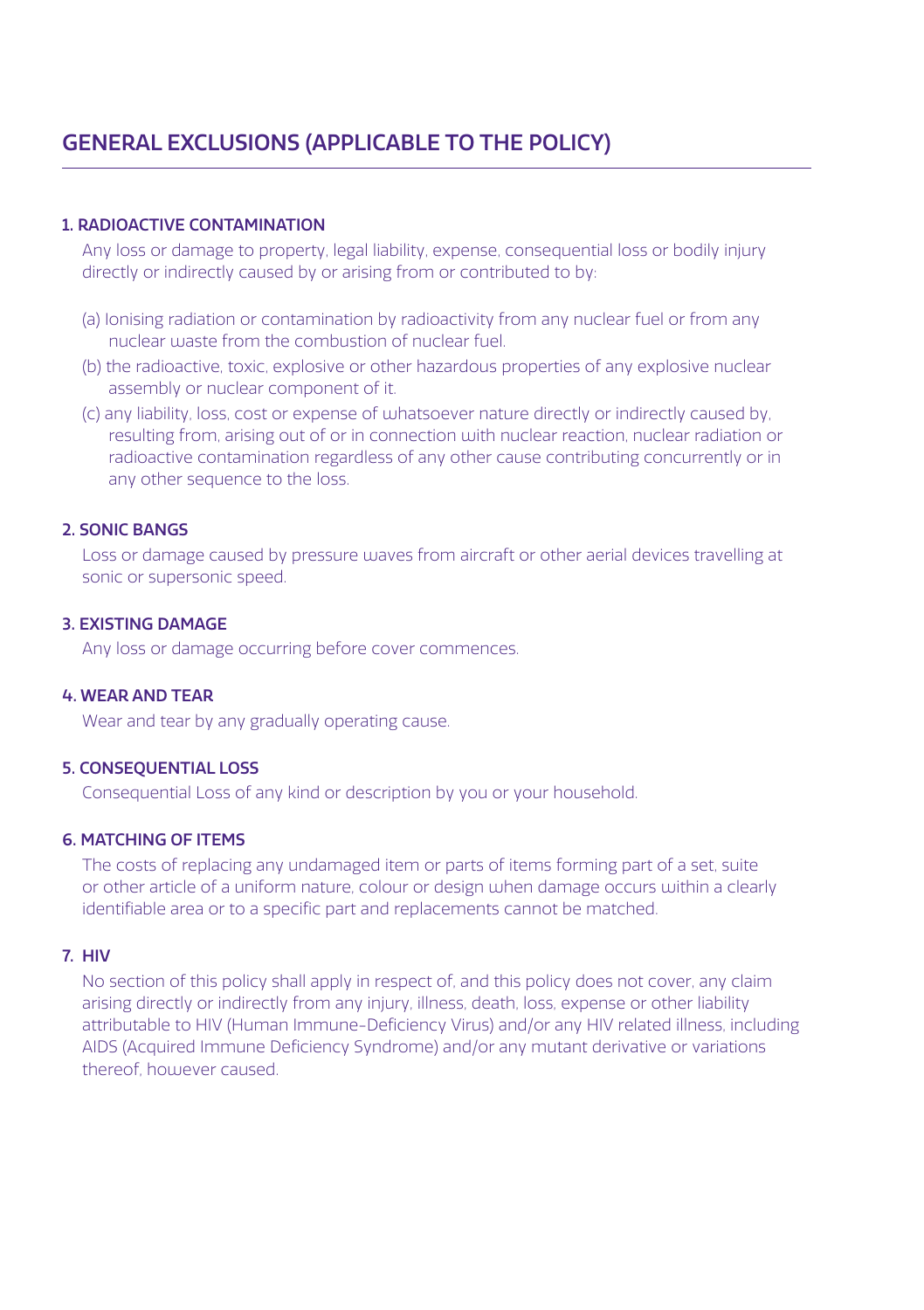#### <span id="page-32-0"></span>8. POLITICAL RISKS

This policy excludes loss destruction or damage directly or indirectly occasioned by or through or in consequence of:

- (a) War, invasion, act of foreign enemies, hostilities or war-like operations (whether war be declared or not), civil war.
- (b) Mutiny, civil commotion assuming the proportions of or amounting to a popular rising, military rising, insurrection, rebellion, revolution, military or usurped power or any act of any person acting on behalf or in connection with any organisation with activity directed towards the overthrow by force of its government de jure or de facto or to the influencing of it by terrorism or violence, martial law and confiscation or nationalisation or requisition or destruction of or damage to property by or under the order of any government or public or local authority.

#### 9. TERRORISM

- (a) This insurance excludes loss, damage, cost or expense of whatsoever nature directly or indirectly caused by, resulting from or in connection with any act of terrorism regardless of any other cause or event contributing concurrently or in any other sequence to the loss.
- (b) For the purpose of this exclusion an act of terrorism means an act, including but not limited to the use of force or violence and/or the threat thereof, of any person or group(s) of persons, whether acting alone or on behalf of or in connection with any organisation(s) or government(s), committed for political, religious, ideological or similar purposes including the intention to influence any government and/or to put the public, or any section of the public, in fear.
- (c) This exclusion also excludes loss, damage, cost or expense of whatsoever nature directly or indirectly caused by, resulting from or in connection with any action taken in controlling, preventing, suppressing or in any way relating to any act of terrorism.
- (d) If the insurers allege that by reason of this exclusion, any loss, damage, cost or expense is not covered by this insurance the burden of proving the contrary shall be upon the insured.
- (e) In the event any portion of this exclusion is found to be invalid or unenforceable, the remainder shall remain in full force and effect.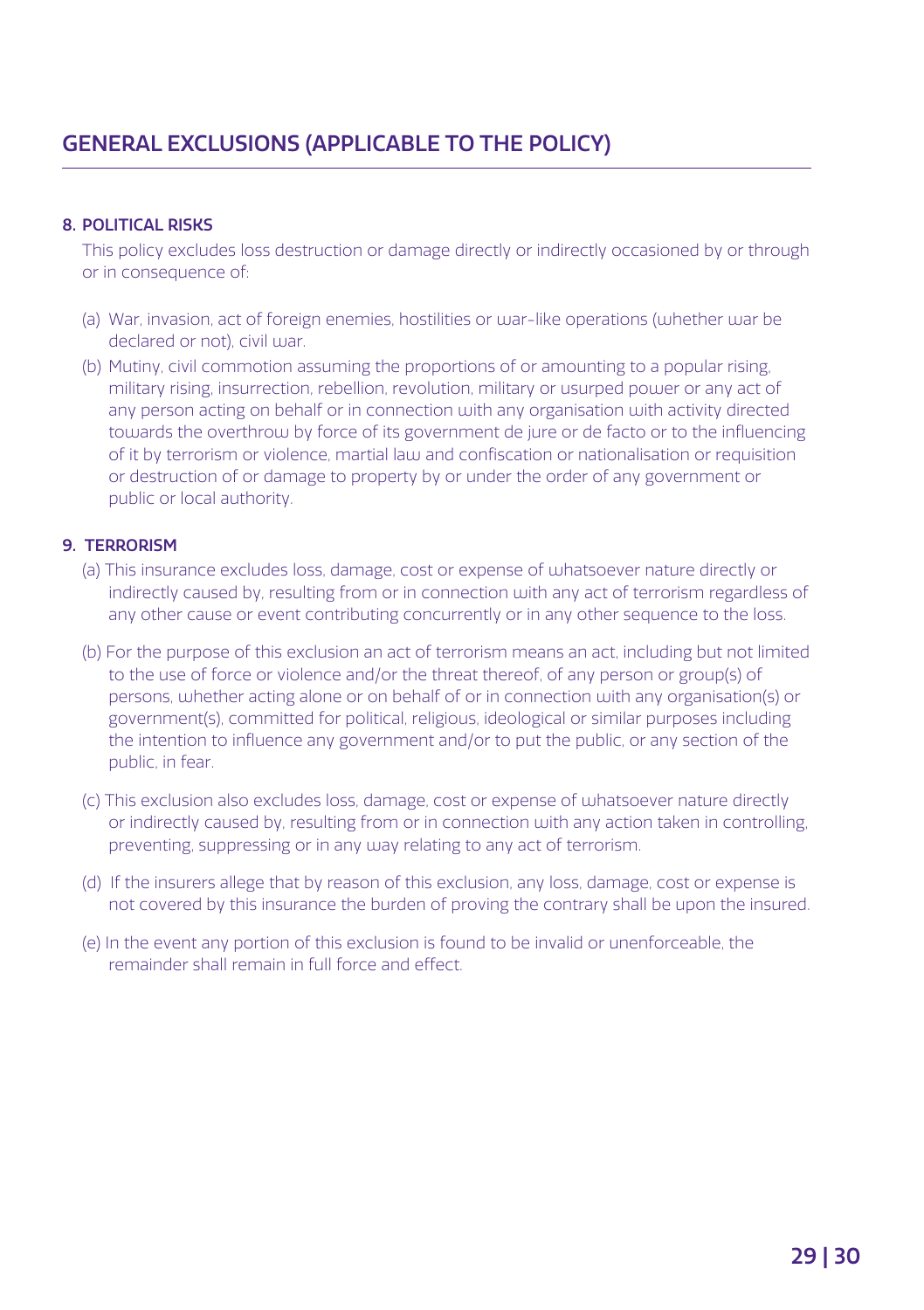#### 10. ELECTRONIC RISK

This policy does not cover:

- (a) Any damage to data, which shall include but shall not be limited to:
	- (i) Loss destruction or corruption of data whether in whole or in part.
	- (ii) Unauthorised appropriation use access to or modification of data.
	- (iii) Unauthorised transmission of data to any third parties.
	- (iv) Damage arising out of any misinterpretation use or misuse of data.
	- (v) Damage arising out of any operator error in respect of data.
- (b) Any damage to the property Insured arising directly or indirectly from
	- (i) The transmission or impact of any virus.
	- (ii) Unauthorised access to a system.
	- (iii) Interruption of or interference with electronic means of communication used in the conduct of the insured's business including but not limited to any diminution in the performance of any website or electronic means of communication.
	- (iv) Breakdown or failure of a System in each case other than damage to the property Insured caused by any of the covers insured provided that such damage does not arise by reason of any malicious act or omission or
	- (v) Any of the contingencies described in paragraph (a) above.
- (c) The following definitions apply to this exclusion:
	- (i) Damage means for the purposes of this exclusion loss or destruction or damage to the property insured and any loss or destruction of or damage to data.
	- (ii) Data means information represented or stored electronically including but not limited to code or series of instructions operating systems software programs and firmware.
	- (iii) Breakdown or failure of a system means the complete or partial failure or inability whether in terms of availability functionality and/or performance or otherwise of a System whether or not owned by the Insured to operate at any time as desired as specified or as required in the circumstances of the Insured's business activities.
	- (iv) System includes computers other computing and electronic equipment linked to computer hardware electronic data processing equipment microchips and anything which relies on a microchip for any part of its operation and includes for the avoidance of doubt any computer installation.
	- (v) Microchip: a unit of packaged computer circuitry manufactured in small scale and made for programme logic and/or computer memory purposes and expressly including integrated circuits and micro controllers.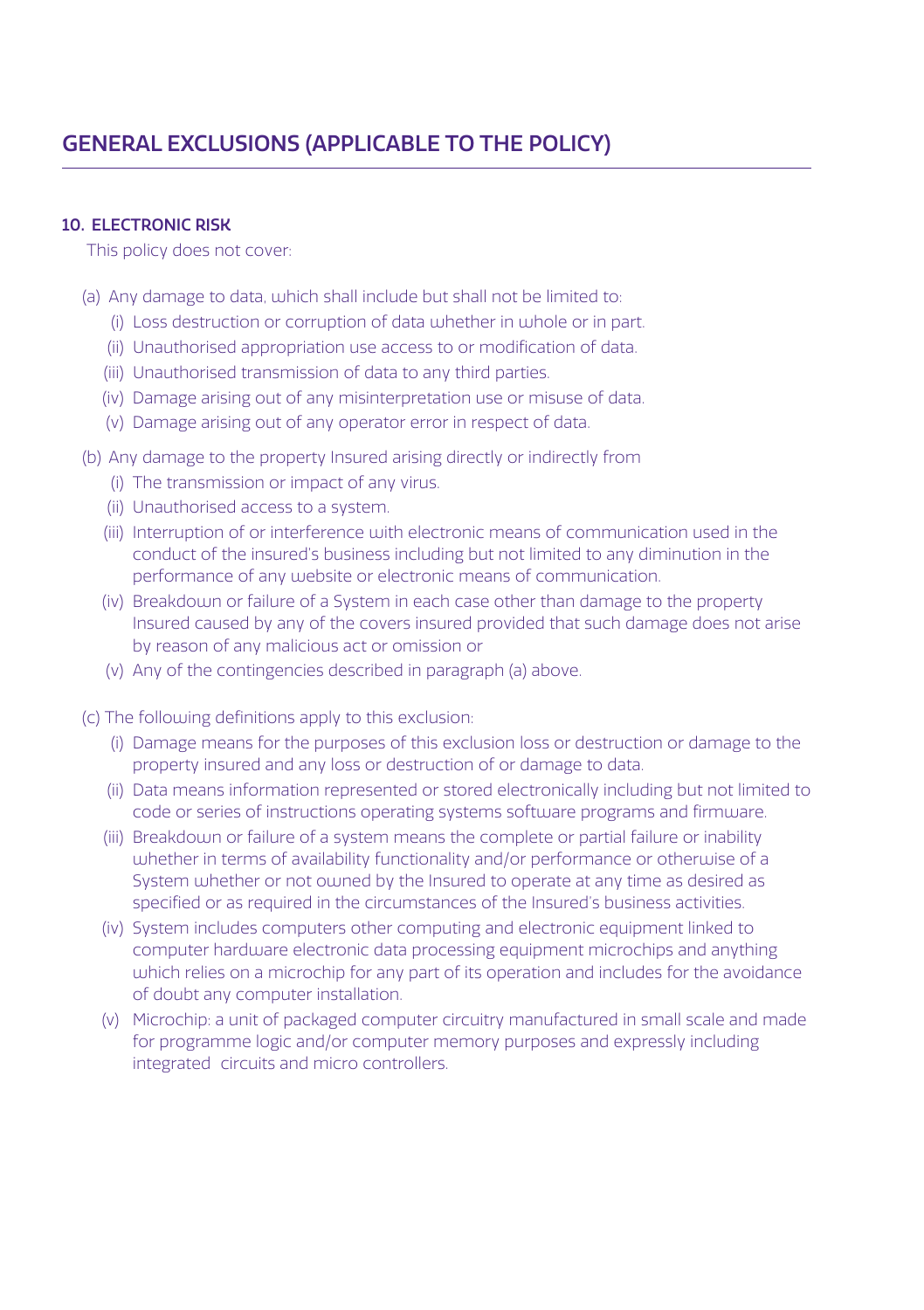### GENERAL EXCLUSIONS (APPLICABLE TO THE POLICY)

(vi) Virus: programming code designed to achieve an unexpected unauthorised and/or undesirable effect or operation when loaded onto a system transmitted between systems by transfer between computer systems via networks extra-nets and internet or electronic mail or attachments thereto or via floppy diskettes or CD-ROMs or otherwise and whether involving self replication or not.

This also excludes loss, damage, cost or expense of whatsoever nature directly or indirectly caused by, resulting from or in connection with any action taken in controlling, preventing, suppressing or in any way relating to any act of terrorism.

 If the insurers allege that by reason of this exclusion, any loss, damage, cost or expense is not covered by this insurance the burden of proving the contrary shall be upon the insured.

 In the event any portion of this exclusion is found to be invalid or unenforceable, the remainder shall remain in full force and effect.